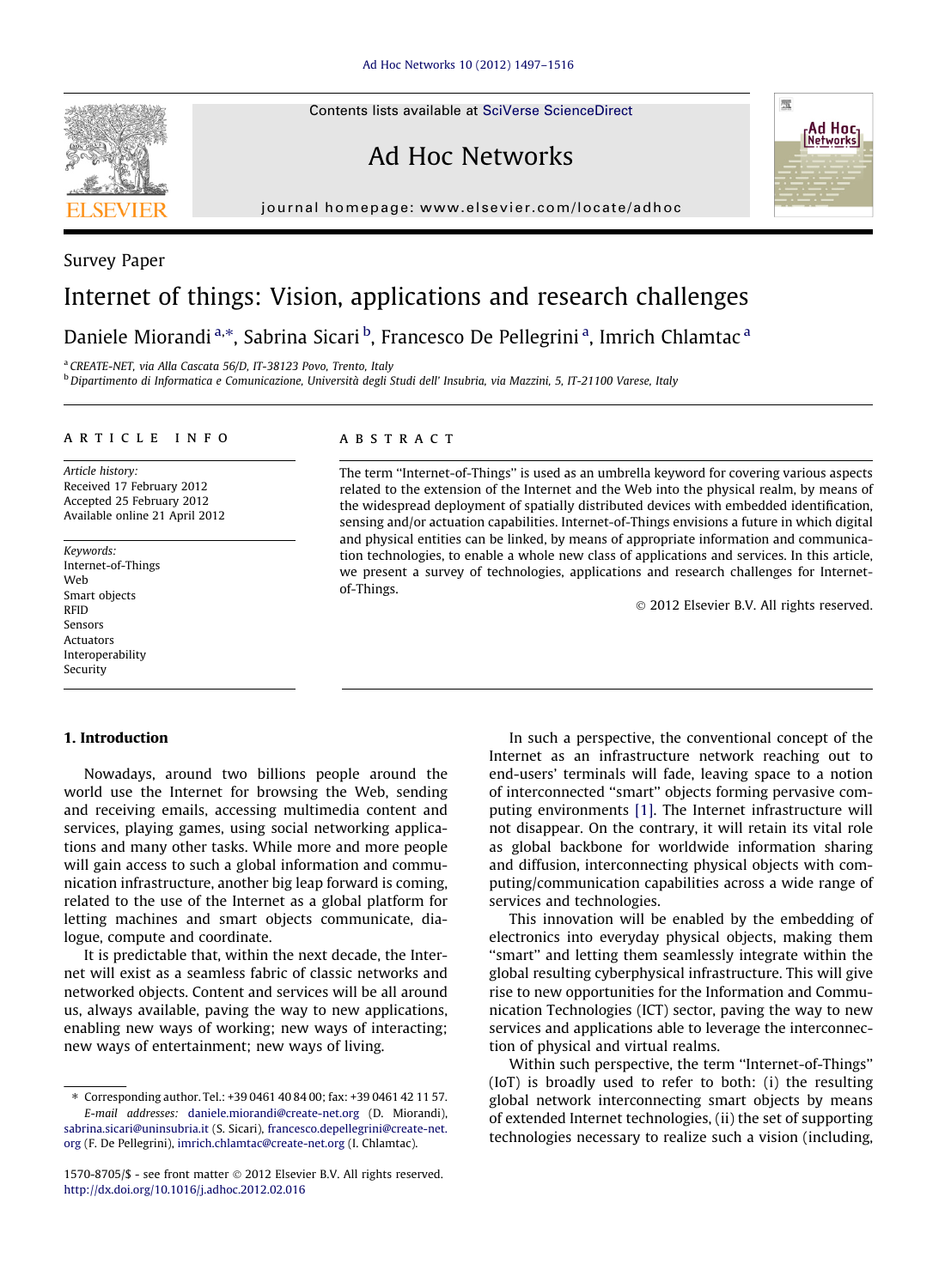e.g., RFIDs, sensor/actuators, machine-to-machine communication devices, etc.) and (iii) the ensemble of applications and services leveraging such technologies to open new business and market opportunities [\[2,3\]](#page-16-0).

In this survey article, we aim at providing a holistic perspective on the Internet-of-Things concept and development, including a critical revision of application fields, enabling technologies and research challenges. As a matter of fact, the research community active on IoT-related themes is still highly fragmented, and, to a large extent, focused around single application domains or single technologies. Further, the involvement of the networking and communications scientific communities is still limited, despite the high potential impact of their contributions on the development of the field [\[2,4\]](#page-16-0). We do believe that this fragmentation is potentially harmful for the development and successful adoption of IoT technologies. We therefore hope this survey can help in bridging existing communities, fostering cross-collaborations and ensuring that IoT-related challenges are tackled within a system-level perspective, ensuring that the research activities can then be turned into successful innovation and industry exploitation.

The remainder of this article is organized as follows. In Section 2 we introduce the IoT vision and define the main related concepts. In Section 3 we analyze the relevant research and technology contexts, including related fields and their potential contribution towards the realization of the IoT vision. In Section 4 we present the main research challenges ahead of us in the IoT landscape. In Section 5 we discuss the security challenges introduced by IoT technologies and applications. An analysis of the potential application fields and impact areas is reported in Section 6. A survey of IoT related-on-going initiatives is presented in Section 7. Section 8 concludes the survey with a number of remarks on potential approaches to tackle the challenges identified.

#### 2. Vision and concept

The Internet-of-Things is emerging as one of the major trends shaping the development of technologies in the ICT sector at large [\[3,5,6,2\].](#page-16-0) The shift from an Internet used for interconnecting end-user devices to an Internet used for interconnecting physical objects that communicate with each other and/or with humans in order to offer a given service encompasses the need to rethink anew some of the conventional approaches customarily used in networking, computing and service provisioning/management.

From a conceptual standpoint, the IoT builds on three pillars, related to the ability of smart objects to: (i) be identifiable (anything identifies itself), (ii) to communicate (anything communicates) and (iii) to interact (anything interacts) – either among themselves, building networks of interconnected objects, or with end-users or other entities in the network. Developing technologies and solutions for enabling such a vision is the main challenge ahead of us.

At the single component level, the IoT will be based on the notion of ''smart objects'', or, simply, ''things'', which will complement the existing entities in the Internet domain (hosts, terminals, routers, etc.) [\[7\].](#page-16-0) We define smart objects (or things) as entities that:

- Have a physical embodiment and a set of associated physical features (e.g., size, shape, etc.).
- Have a minimal set of communication functionalities, such as the ability to be discovered and to accept incoming messages and reply to them.
- Possess a unique identifier.
- Are associated to at least one name and one address. The name is a human-readable description of the object and can be used for reasoning purposes. The address is a machine-readable string that can be used to communicate to the object. $1$
- Possess some basic computing capabilities. This can range from the ability to match an incoming message to a given footprint (as in passive RFIDs) to the ability of performing rather complex computations, including service discovery and network management tasks.
- May possess means to sense physical phenomena (e.g., temperature, light, electromagnetic radiation level) or to trigger actions having an effect on the physical reality (actuators).

The last point in the definition above is the key one, and differentiates smart objects from entities traditionally considered in networked systems. In particular, the proposed classification includes devices considered in RFID research [\[8\]](#page-16-0) as well as those considered in wireless sensor networks (WSNs) and sensor/actor networks (SANETs) [\[9,10\]](#page-16-0).

The inclusion of such entities into a global networked system questions the architectural and algorithmic principles at the basis of the design of the Internet as we know it. In particular, the increased level of heterogeneity, due to the inclusion of devices with only very basic communication and computing capabilities, challenges the assumption that any device presents a full protocol stack, as well as the application of the end-to-end principle in network operations [\[11\]](#page-16-0). From the conceptual standpoint, indeed, IoT is about entities acting as providers and/or consumers of data related to the physical world. The focus is on data and information rather than on point-to-point communications. This fact could push towards the adoption of recently proposed content-centric network architectures and principles [\[12\],](#page-16-0) as will be discussed in the following sections.

From a system-level perspective, the Internet-of-Things can be looked at as a highly dynamic and radically distributed networked system, composed of a very large number of smart objects producing and consuming information. The ability to interface with the physical realm is achieved through the presence of devices able to sense physical phenomena and translate them into a stream of information data (thereby providing information on the current context and/or environment), as well as through the presence of devices able to trigger actions having an impact on the physical realm (through suitable actuators). As scalability is expected to become a major issue due to the extremely

 $^{\rm 1}$  Their association and relation to the identifier will be discussed further later on in this article.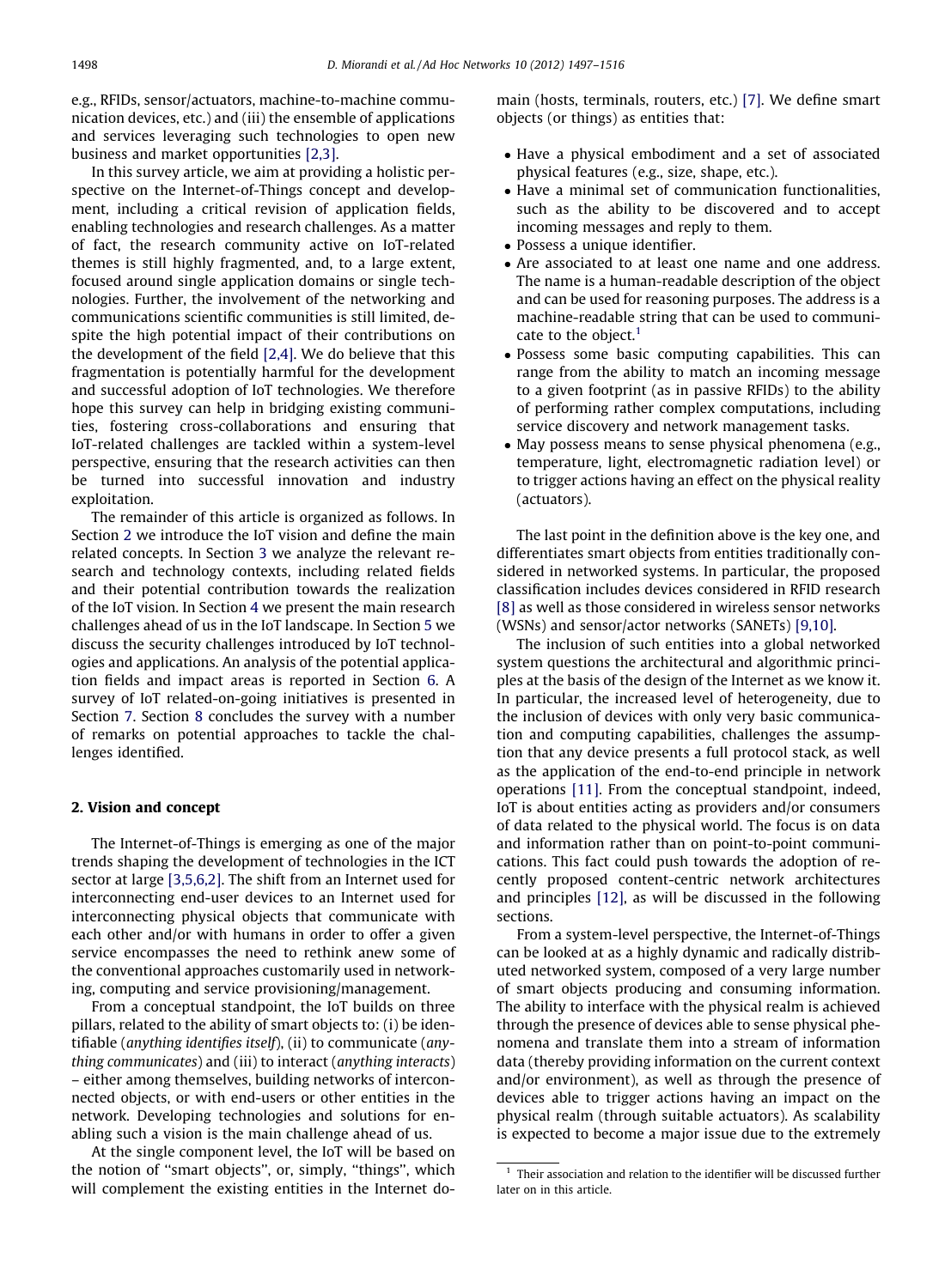large scale of the resulting system, and considering also the high level of dynamism in the network (as smart objects can move and create ad hoc connections with nearby ones following unpredictable patterns), the quest for inclusion of self-management and autonomic capabilities is expected to become a major driver in the development of a set of enabling solutions [\[13,14\].](#page-16-0)

From a service-level perspective, the main issue relate to how to integrate (or: compose) the functionalities and/ or resources provided by smart objects (in many cases in forms of data streams generated) into services [\[15–17\]](#page-16-0). This requires the definition of: (i) architectures and methods for ''virtualizing'' objects by creating a standardized representation of smart objects in the digital domain, able to hinder the heterogeneity of devices/resources and (ii) methods for seamlessly integrating and composing the resources/services of smart objects into value-added services for end users.

The Internet-of-Things vision provides a large set of opportunities to users, manufacturers and companies. In fact, IoT technologies will find wide applicability in many productive sectors including, e.g., environmental monitoring, health-care, inventory and product management, workplace and home support, security and surveillance (see Section 6 for a more in-depth discussion of relevant application domains).

From a user point of view, the IoT will enable a large amount of new always responsive services, which shall answer to users' needs and support them in everyday activities. The arising of IoT will provide a shift in service provisioning, moving from the current vision of alwayson services, typical of the Web era, to always-responsive situated services, built and composed at run-time to respond to a specific need and able to account for the user's context. When a user has specific needs, she will make a request and an ad hoc application, automatically composed and deployed at run-time and tailored to the specific context the user is in, will satisfy them.

While the IoT vision will require substantial advances in a number of ICT fields (see Section 4), its realization is likely going to follow an incremental process, starting from existing technologies and applications. In particular, IoT will likely expand starting from identification technologies such as RFID (Radio Frequency Identification) [\[8,18\],](#page-16-0) which are already widely used in a number of applications. At the same time, in its development path, IoT will likely build on approaches introduced in a variety of relevant field, such as wireless sensor networks (as a means to collect contextual data [\[9\]\)](#page-16-0) and service-oriented architectures (SoA) as the software architectural approach for expanding Web-based services through IoT capabilities [\[19\].](#page-16-0)

Summarizing, we can preliminarily identify the following key system-level features that Internet-of-Things needs to support:

- Devices heterogeneity. IoT will be characterized by a large heterogeneity in terms of devices taking part in the system, which are expected to present very different capabilities from the computational and communication standpoints. The management of such a high level of heterogeneity shall be supported at both architectural and protocol levels. In particular, this may question the ''thin waist'' approach at the basis of IP networking.

- Scalability. As everyday objects get connected to a global information infrastructure, scalability issues arise at different levels, including: (i) naming and addressing – due to the sheer size of the resulting system, (ii) data communication and networking – due to the high level of interconnection among a large number of entities, (iii) information and knowledge management – due to the possibility of building a digital counterpart to any entity and/or phenomena in the physical realm and (iv) service provisioning and management – due to the massive number of services/service execution options that could be available and the need to handle heterogeneous resources.
- Ubiquitous data exchange through proximity wireless technologies. In IoT, a prominent role will be played by wireless communications technologies, which will enable smart objects to become networked. The ubiquitous adoption of the wireless medium for exchanging data may pose issues in terms of spectrum availability, pushing towards the adoption of cognitive/dynamic radio systems [\[20\]](#page-16-0).
- *Energy-optimized solutions*. For a variety of IoT entities, minimizing the energy to be spent for communication/computing purposes will be a primary constraint. While techniques related to energy harvesting (by means, e.g., of piezolectric materials or micro solar panels) will relieve devices from the constraints imposed by battery operations, energy will always be a scarce resource to be handled with care. Thereby the need to devise solutions that tend to optimize energy usage (even at the expenses of performance) will become more and more attractive.
- Localization and tracking capabilities. As entities in IoT can be identified and are provided with short-range wireless communications capabilities, it becomes possible to track the location (and the movement) of smart objects in the physical realm. This is particularly important for application in logistics and product life-cycle management, which are already extensively adopting RFID technologies.
- Self-organization capabilities. The complexity and dynamics that many IoT scenarios will likely present calls for distributing intelligence in the system, making smart objects (or a subset thereof) able to autonomously react to a wide range of different situations, in order to minimize human intervention. Following users' requests, nodes in IoT will organize themselves autonomously into transient ad hoc networks, providing the basic means for sharing data and for performing coordinated tasks [\[21\].](#page-16-0) This includes ability to perform device and service discovery without requiring an external trigger, to build overlays and to adaptively tune protocols' behavior to adapt to the current context [\[13\].](#page-16-0)
- Semantic interoperability and data management. IoT will be much about exchanging and analyzing massive amounts of data. In order to turn them into useful information and to ensure interoperability among different applications, it is necessary to provide data with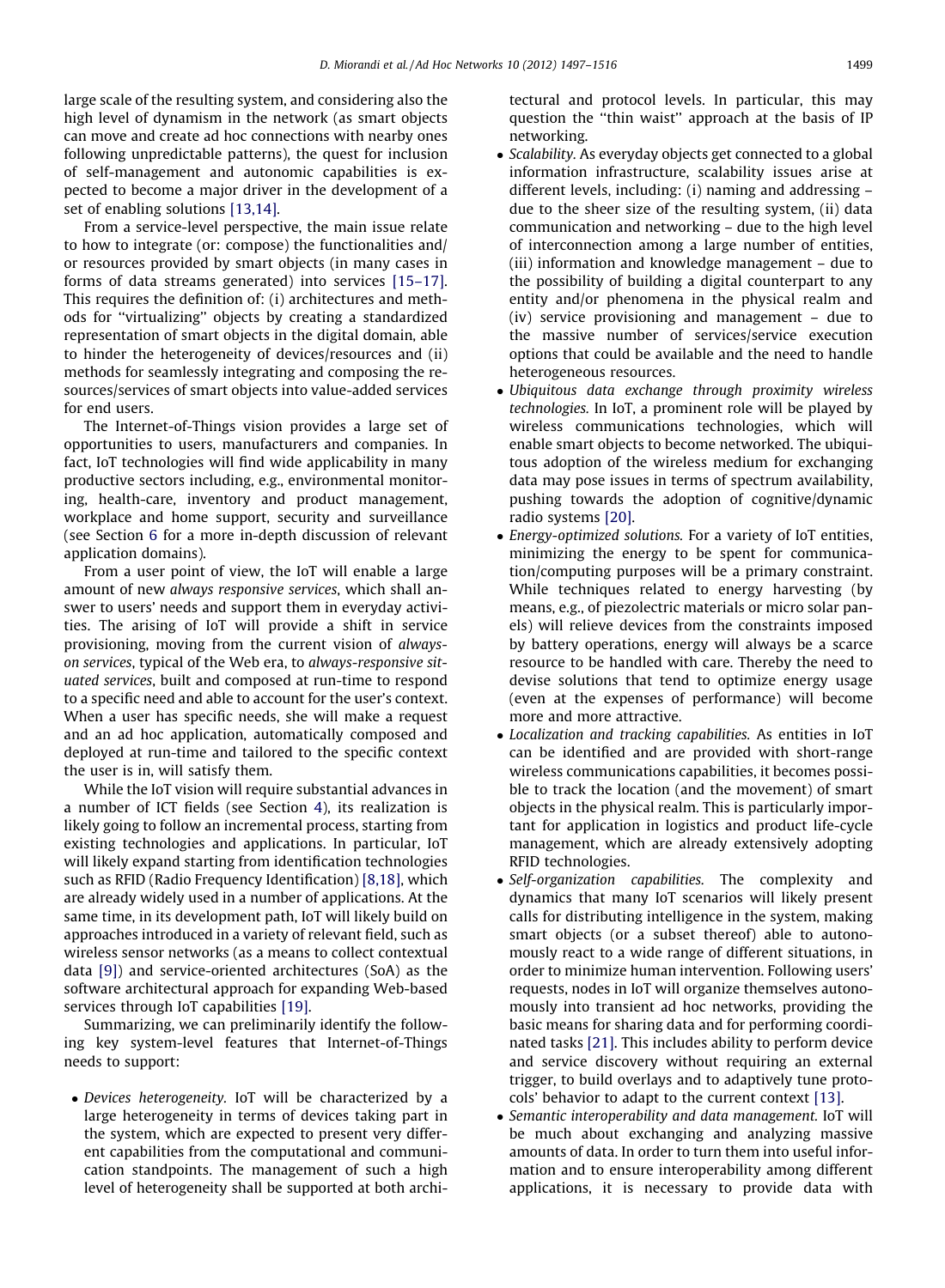adequate and standardized formats, models and semantic description of their content (meta-data), using welldefined languages and formats. This will enable IoT applications to support automated reasoning, a key feature for enabling the successful adoption of such a technology on a wide scale.

- Embedded security and privacy-preserving mechanisms. Due to the tight entanglement with the physical realm, IoT technology should be secure and privacy-preserving by design. This means that security should be considered a key system-level property, and be taken into account in the design of architectures and methods for IoT solutions. This is expected to represent a key requirements for ensuring acceptance by users and the wide adoption of the technology.

#### 3. Research context

As technology progresses, more and more processing power, storage and battery capacity become available at relatively low cost and with limited space requirements. This trend is enabling the development of extremely small-scale electronic devices with identification/communication/computing capabilities, which could be embedded in the environment or in common objects. Such a class of devices could be used, as described in the previous Section, to enable a set of novel applications and services, leveraging direct interactions with the physical realm. The development of such a new class of services will, in turn, require the introduction of novel paradigms and solutions for communications, networking, computing and software engineering. The IoT umbrella concept comprises all these aspects, based on the paradigm of computing and communications anywhere, anytime and by anything.

In this section, we briefly discuss the relevance and potential impact of existing research areas on the development of IoT technologies and applications.

The Internet-of-Things is unlikely to arise as a brand new class of systems. We envision an incremental development path, along which IoT technologies will be progressively employed to extend existing ICT systems/ applications, providing additional functionalities related to the ability of interacting with the physical realm. In this sense, we do believe it is worth analyzing which research fields, among the ones subject of investigation in the last years, can be more relevant (in terms of techniques/solutions introduced or lessons learned) in the IoT scenario.

In terms of enabling technologies, a key issue for IoT is the development of appropriate means for identifying smart objects and enabling interactions with the environment. In this sense, key building blocks are expected to be represented by wireless sensor networking technologies [\[9\]](#page-16-0) and RFID [\[8,18,22\]](#page-16-0).

As far as wireless sensor nodes and networks are concerned, the ability of sensing the environment and to self-organize into ad hoc networks represent important features from an IoT perspective. At the same time, three main limiting factors need to be overcome in order to foster their widespread adoption. The first one relates to the support of heterogeneous devices. Nodes in a wireless sensor network are customarily expected to possess a set of

common characteristics, and to share a number of common features including a full protocol stack. While advances in embedded electronics and software are making such a requirement less and less stringent [\[23\],](#page-16-0) it still appears to put unnecessary burden on the devices. Solutions able to accommodate heterogeneity in terms of supported features should be introduced to ease incremental deployment. The second factor relates to the need of equipping sensor nodes with a battery. While a number of solutions for increasing energy efficiency – at various layers of the OSI model – has been devised, the need to replace batteries from time to time represents a huge barrier to the widespread development of such technology. A number of promising research lines, related to energy harvesting [\[24\]](#page-16-0) and passive wireless sensor networks [\[25\]](#page-16-0) are currently under development. The third issue relates to the dimension of the electronics needed to be embedded in objects to make them part of the IoT world. While recent advances in microelectronics have led to considerable reduction in size, the current state-of-the-art is unlikely to be sufficient to enable the realization of the full IoT vision. In this respect, applications of nanotechnologies, while still in their infancy [\[26\],](#page-16-0) may represent a promising research direction for extending the scope and applicability of IoT solutions.

Radio frequency identification devices and solutions can nowadays be considered a mainstream communication technology, with a number of massive deployments, in particular in the goods management and logistics sectors. RFID is expected to play a key role as enabling identification technology in IoT. At the same time, its integration with sensing technologies brings alongside a number of challenges and issues [\[27,28\]](#page-16-0). RFID applications have been so far mainly thought for use within isolated, vertically integrated, systems, used only for identification and/or tracking of objects embedded with an RFID tag. Their use as part of a larger system, where identification of an object is only a step of the work-flow to be executed to provide a final service, has not been fully explored yet.

IoT shares a number of characteristics with ambient intelligence [\[29\]](#page-16-0). In Ambient Intelligence (AmI), environments rich in sensing/computing/actuation capabilities are designed so to respond in an intelligent way to the presence of users, thereby supporting them in carrying out specific tasks. Ambient intelligence builds upon the ubiquitous computing concept, loosely defined as the embedding of computational devices into the environment. Ubiquitous computing provides therefore the distributed infrastructure necessary to enable the development of AmI applications.

AmI shares with IoT a number of aspects. This comprises the inclusion in the system of sensing/computing capabilities embedded in the environment. At the same time, AmI applications have been mainly developed for ''closed'' environments (e.g., a room, a building), whereby a number of specific functions (known at design time) can be accommodated and supported. Accordingly, one of the main focus of research in AmI has been the development of reasoning techniques for inferring activities of users and devising appropriate response strategies from the embedded devices. IoT expands the AmI concepts to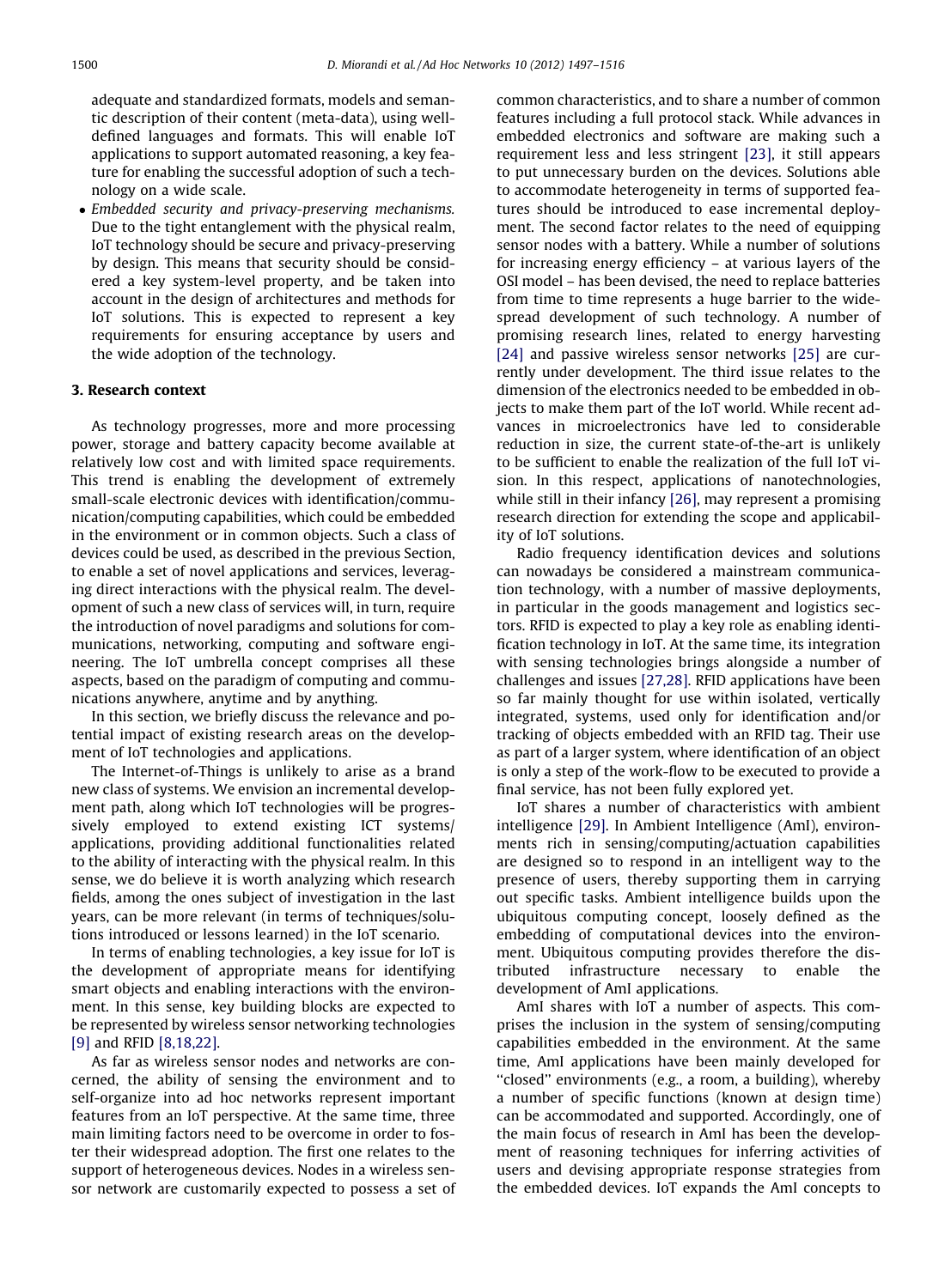integrate ''open'' scenarios, whereby new functions/capabilities/services need to be accommodated at run-time without them having been necessarily considered at design time. This requires IoT solutions to be inherently autonomic, i.e., presenting the self-configuration and selforganization, possibly cognitive, capabilities needed to provide this additional degree of flexibility.

IoT application scenarios require applications to prove adaptable to highly diverse contexts, with different resources available and possibly deployment environments changing over time. A number of approaches have been proposed to overcome devices heterogeneity in related scenarios. In particular, the use of a standard virtual platform in all network devices has been proposed [\[30,31\].](#page-16-0) While this approach has the potential to ease the development of software and services for IoT by providing a standard set of supported primitives, at the same time it poses some rather stringent requirements on the hardware capabilities of the devices themselves. Frameworks based on mobile agents have also been proposed, e.g. [\[32\].](#page-16-0) Their applicability to IoT environments may however prove difficult due, again, to the expected high level of heterogeneity in the resources available on devices.

All the efforts required in terms of development of IoT architectures, methods for management of resources, distributed communication and computation, represent the baseline for the introduction of innovative services that will improve users' experience and quality of life. As described in the previous section, IoT services will be responsive in nature, being able to anticipate user needs, according to the situation they are in, by means of dynamic resource management schemes and on-the-fly composition of different service components.

This requires applications to be able to understand the context and situation the user is in. Such a theme has been addressed within the ambient intelligence, ambient assisted living and pervasive computing fields, leading to a number of solutions able to leverage contextual information coming from a number of sources. In [\[33\]](#page-17-0) a contextual information service is introduced, which provides applications with contextual information via a virtual database in an efficient and scalable way. In this direction other solutions have been proposed for providing applications with contextual information in a distributed setting [\[34–36\].](#page-17-0) Schilit's active map system [\[34,35\]](#page-17-0) represents a location-based publish-subscribe system for contextual information dissemination. In such a system, location-tagged contextual information is published to an active map server, which disseminates the information to subscribed applications. Another approach is Easyliving [\[36\]](#page-17-0), which stores contextual information in a single database, allowing applications to query it in order to retrieve data.

Services in IoT are expected to be able to seamlessly adapt to different situations and contexts. A number of research efforts for building self-adaptive situated services have been undertaken in the last few years [\[37–42\].](#page-17-0) However, we are still far from reaching a global understanding of how to develop self-adaptive services presenting the flexibility level required by IoT scenarios. Further, most of the approaches proposed have been conceived to be applied to a single, well-defined specific application field. What is needed to foster the deployment of IoT applications is instead a set of design patterns that can be used to augment end-user applications with selfadaptive properties. This requires methods for discovering, deploying and composing services at run-time in a distributed fashion, supporting autonomicity within all phases of the service life-cycle. While smart objects may be able to run some limited and lightweight services, one key aspect of IoT is the integration with the Internet infrastructure, i.e., the ''cloud''. This may take the form of appropriate Web-based services and applications, able to leverage data and/or atomic services made available by smart things to provide value-added services to the end user.

As far as frameworks for developing IoT applications are concerned, a major role is expected to be played by approaches based on so-called service-oriented computing (SOC) [\[43–45\]](#page-17-0). SOC envisages a possibly distributed architecture, whereby entities are treated in a uniform way and accessed via standard interfaces. A service-oriented architecture (SOA) is essentially a collection of services, which communicate with each other via a set of standardized interaction patterns. The communication can involve either simple message passing or it could involve two or more services coordinating some activity via appropriate protocols. Currently, many SOC deployments make use of Web-based protocols (e.g.,  $h$ ttp) for supporting interoperability across administrative domains and enabling technologies. SOC can be used to manage web services and make them act like a virtual network, adapting applications to the specific users needs. Service-oriented architectures support a given level of heterogeneity and flexibility in the software modules to be deployed and executed [\[44,43,46\]](#page-17-0). SOC/SOA in general and Web services in particular cannot be straightforwardly applied to the construction of IoT applications. In particular, such approaches – at least in their current form – may prove too heavyweight for being deployed on resources-constrained devices. Nonetheless, they represent a very powerful approach in terms of abstracting functionality from the specific software implementation as well as for ensuring integration and compatibility of IoT technologies into the bigger Future Internet-Future Web perspective, a key success factor for enabling the IoT vision. In particular, exploiting the potential of solutions based on Web service technology may ease the development of a new flexible, dynamic and open platform of services for Internet-of-Things with a set of self-\* methods for the distributed and autonomic management and run-time optimization of the platform itself. Key concept from SOA/SOC, such as late binding and dynamic service composition/orchestration, are expected to be inherited in IoT. At the same time, new methods are necessary to adapt them to the IoT peculiarities, including the definition of specific data models and representation, architectures and methods for virtualizing smart objects and their services/resources, together with the development of new methods for the dynamic and flexible composition of smart objects into the Internet of Services [\[47,16,17\]](#page-17-0).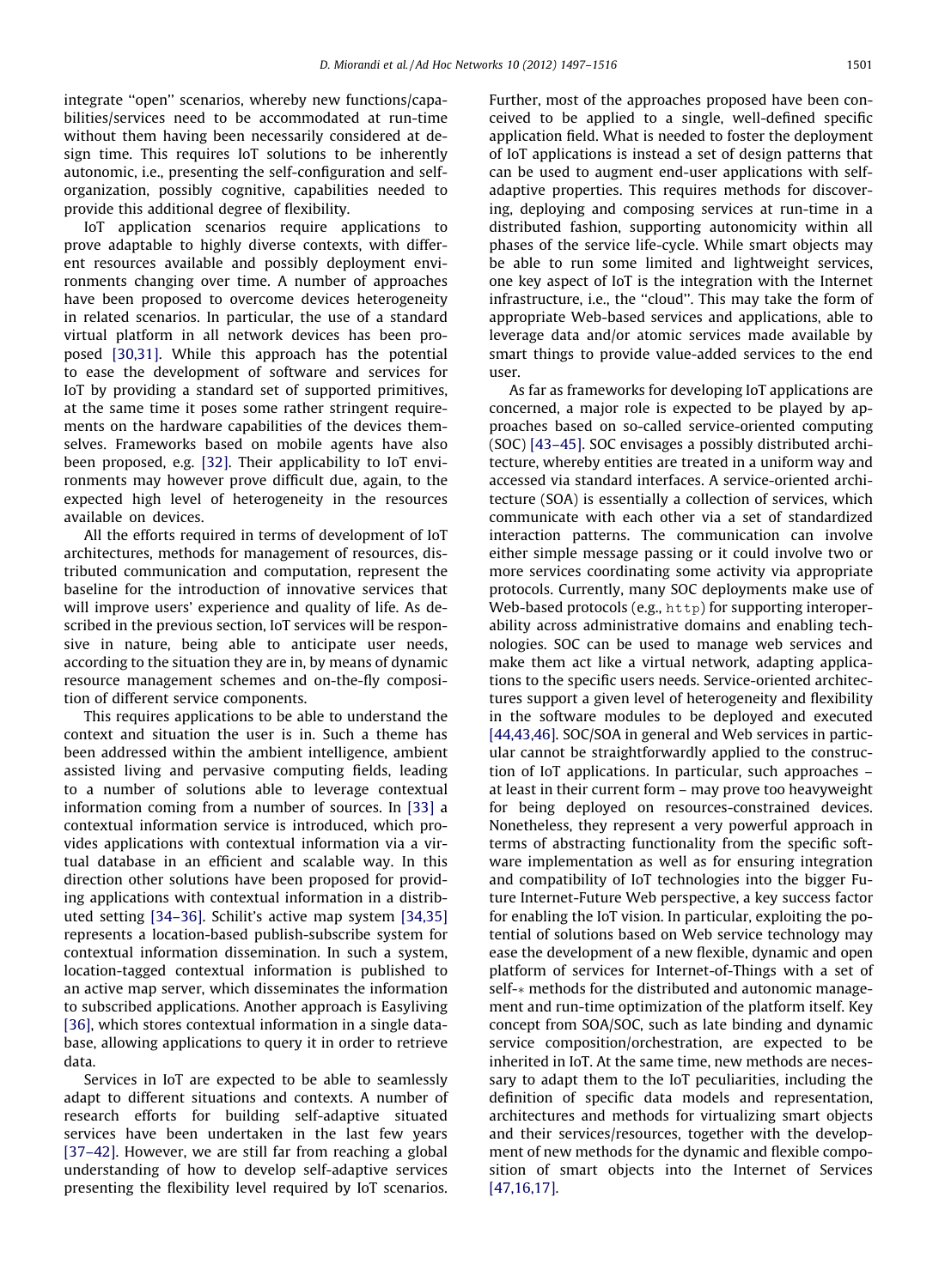#### 4. Research challenges

The key idea behind the Internet-of-Things concept, as outlined in Section 2, resides in the huge potential of embedding computing and communication capabilities into objects of common use. Two additional features should also be properly accounted for:

- Identification. Each object should be identifiable. Depending on the specific scenarios, objects may require to be uniquely identified, or to be identified as belonging to a given class (e.g., this object is a pen, regardless of which pen it is). This could be done basically in two ways. The first one is to physically tag one object by means of RFIDs, QR code or similar. In such a way an object can be ''read'' by means of an appropriate device, returning an identifier that can be looked up in a database for retrieving the set of features (description) associated to it. The second possibility is to provide one object with its own description: if equipped with wireless communication means, it could communicate directly its own identity and relevant features. These two approaches are not mutually exclusive, and can complement each other. RFID-based identification is indeed cheaper in terms of requirements on the electronics to be embedded in objects, but requires the possibility for the ''reader'' to access a database where information about such an object is stored. The selfdescription-based approach, on the contrary, relaxes the requirements to access to a global database, but still requires to embed more electronics into everyday objects.
- Sensing/Actuation. Objects can interface with the physical environment either passively, i.e., performing sensing operations, or actively, i.e., performing actions. These two dimensions span the two fundamental operations that represent the interface and the coupling between the digital and the physical realms. Sensor/ actor networks (SANETs) [\[10\]](#page-16-0) have represented an active research field over the last decade. However, they have been mostly intended as ad hoc systems, with limited physical extension and designed to carry out typically a single task. On the other hand, the IoT vision requires to extend such a perspective considerably beyond current state-of-art technology. The main difference is that objects themselves could embed means for sensing the local environments and acting on it, without being a priori bound to a single task/ application.

We can briefly resume the three main system-level characteristics of the Internet-of-Things as follows:

- 1. Anything communicates: smart things have the ability to wirelessly communicate among themselves, and form ad hoc networks of interconnected objects.
- 2. Anything is identified: smart things are identified with a digital name: relationships among things can be specified in the digital domain whenever physical interconnection cannot be established.

3. Anything interacts: smart things can interact with the local environment through sensing and actuation capabilities whenever present.

Based on the aforementioned considerations, in the following we make an attempt to classify the research challenges that need to be addressed in order to turn the Internet-of-Things from a concept into a well engineered, commercially viable technological paradigm.

#### 4.1. Computing, communication and identification technologies

The scenarios envisioned for IoT require the development of advanced techniques able to embed computing, communication and identification capabilities into everyday objects. In the last years, several aspects have been investigated in related fields. The span is wide, ranging from the research on low-cost low-power consumption micro/nano-electronics (for both computing as well as communication purposes), to advancement in near-field communications (RFID-like) for identification purposes.

Low-power communications is a well-established research field within the sensor networking community, as proved by the active research performed in the last decade on power consumption aware medium access protocols [\[48–52\]](#page-17-0). The typical approach pursued in such works relates to the match of the RF front-end activation patterns (i.e., sleep periods) to the traffic pattern. The use of such protocols, however, at present does not provide a final answer to the optimization of energy consumption versus scalability issues. These are of paramount importance for IoT scenarios, as battery replacement is a costly process to be avoided as much as possible, especially for largescale deployments. Furthermore, the basic idea of such protocols is to perform active/sleep duty cycles in order to save the power dispersed in idle listening. The increase in message latency [\[48\]](#page-17-0) in turn needs to be traded off in order to balance between network lifetime and communication performance.

More recently, advances in the field of nano-scale accumulators as well as energy harvesting techniques appear of prominent interest to limit the need for battery replacements. In particular, it has been showed that it is possible to integrate several sources of energy harvesting into sensors, including piezoelectric, thermoelectric and radio waves recharging devices [\[53\]](#page-17-0). A comprehensive take at the technological problem of energy harvesting in real devices is described in [\[54\]](#page-17-0). There, techniques for power management with the adaptation of sensor duty cycles are proposed.

The effort to reduce the speed of discarding of IoT devices has another dimension of particular relevance, which relates to the reciprocal interaction between computation and communication. The notion of distributing computation in order to reduce the communication overhead, which is generally termed in-network processing or innetwork computing [\[55\],](#page-17-0) is typically applied to wireless sensor networks that perform local measurements, as it would be the case of field measurements in IoT scenarios.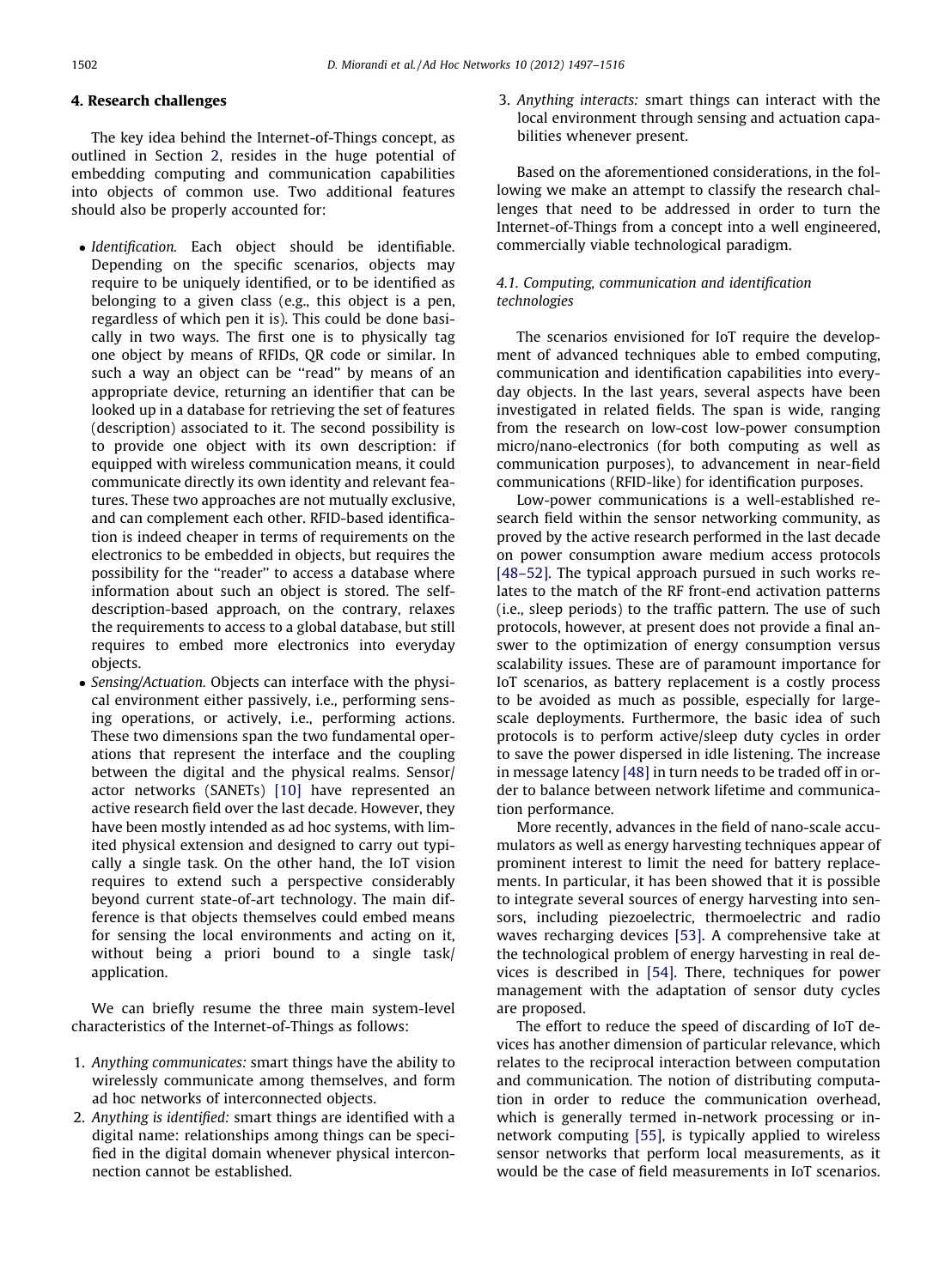There, the natural requirement (and also the concern) is to scale to a large number of sensor nodes. In order to increase scalability, following the seminal work of Gupta and Kumar on the scaling of capacity in wireless networks [\[56\]](#page-17-0), several schemes for distributed estimation based on local communications have been proposed. For example, authors of [\[57\]](#page-17-0) proved that the best linear unbiased estimation of a deterministic parameter can be computed at every sensor with a distributed algorithm. Similarly, the scheme from [\[58\]](#page-17-0) produces an estimate of the average value of a random field at each sensor. Average field measurement is performed by the distributed self-clocking scheme described in [\[59\].](#page-17-0) Other approaches combine packet forwarding and computation as in [\[60\]](#page-17-0), which uses a combination of a binary split-tree algorithm coupled to a binary hypothesis testing procedure. A joint MAC/PHY design is proposed in [\[61\],](#page-17-0) proving an asymptotically optimal MAC for type-based estimation. In literature, the seminal paper exploring the issue is the Gallagher's scheme [\[62\]](#page-17-0), where, under the assumption of perfectly scheduled communication, the proposed solution would permit the parity check on the binary status of a set of nodes with required communication complexity  $O(log log n)$ . The later work in [\[63\]](#page-17-0) proved that, in the case of type-threshold functions, such as AND, OR and MAJORITY, computing requires  $O(n)$ broadcasts. Recently, the problem has been addressed by the works in [\[55,64\],](#page-17-0) proving fundamental scaling laws in the case of co-located and multi-hop packet networks. The works [\[55,64\]](#page-17-0) prove that there exist a strong dependence on the scaling law of the number of messages exchanged and the computed function.

Clearly, scaling issues arise when the need is either to cover large areas with a grid of small-size devices for sensing purposes, or to deploy a very dense one for localized measurements. Both cases apply indeed to IoT scenarios: how to reconcile scaling laws derived in the context of in-network computing and ad hoc communications with a practically viable IoT architecture represents a major research challenge.

At present the issues of density of deployed IoT devices are probably less critical, though. This relates to miniaturization of sensing and transmitting devices, a celebrated dimension of the research in sensing technologies which is not meeting the expectations set. Indeed, current technologies are far from the level of integration foreseen in the SmartDust vision [\[65\].](#page-17-0) The dimensions of commercial devices such as WASPMote<sup>2</sup> or equivalent ones are typically of the order of 3–5 cm, dictated by the packaging dimension, mostly due to the RF interface dimensions and the volume of batteries. Nevertheless, notable advances have been made with respect to the variety and the integration of sensing devices that are hosted on modern sensing boards: photocells for light measurements, thermistores for temperature probes, microphones, accelerometers and magnetometers represent standard equipment for modern sensor boards.

Localization systems represent a rather old research line, dating back to early 90s, see for example Active Badge of Olivetti Research Ltd. [\[66\]](#page-17-0) and Georgia Institute of Technology CyberGuide [\[67\]](#page-17-0). Along some twenty years of activities, research on localization systems has tackled a number of issues that are certainly relevant in IoT research. One topic addressed involves the surveillance of moving objects within a sensorized area [\[68\],](#page-17-0) or the robustness of location detection schemes [\[69\]](#page-17-0) as needed in the case of emergency networks [\[70\]](#page-17-0). Also, the recent advancement of ultra-wideband radio frequency technologies stimulated research for very fine-grained location estimation and ranging [\[71\]](#page-17-0).

Identification and proximity detection schemes that make use of inexpensive RFIDs became recently a promising choice for commercial deployments in the logistics field [\[72\]](#page-17-0). The most popular type of RFIDs are passive tags, which do not contain an on-board power source: energy for operation is supplied by the RFID interrogation signal itself. Conversely, active tags have an on-board power source that feeds the on-board receiver and transmitter, allowing for an increased radio range. Semi-active and semi-passive RFIDs differ in that the on-board power source is used to feed the microchip, whereas transmission is either active (semi-active) or performed using back-scattering (semi-passive). Several vendors propose proprietary middleware platforms that have been developed with the aim to support commercial deployments of RFIDs; see for example the SAP Auto-ID Infrastructure [\[73\].](#page-17-0) Other platform include the Siemens RFID Middleware, Sun Java System RFID Software or the IBM WebSphere RFID.

Ultimately, the main challenge from the communication/computing perspective that hides behind the IoT concept is the need for an architecture supporting low-power, low-cost and yet fully networked and integrated devices fully compatible with standard communication technologies.

#### 4.2. Distributed systems technology

This area includes all aspects related to enabling objects to build a network, creating a distributed platform that enable the easy implementation of services on top. This builds on a traditional research line in computer science [\[74,75\],](#page-17-0) where a distributed system is defined as a system driven by separate components which may be executed either sequentially or in parallel on different, interconnected, nodes. The design of architectures and protocols for distributed systems is a key issue for general networked systems and for IoT in particular. In particular, several issues, involved in the design of IoT as a distributed system, can be identified. The analysis and design of IoT cannot overlook aspects related to networking technologies such as routing protocols, flow control robustness, and synchronization. Problems like leader-election, node counting and averages computation are a core topic in the distributed systems literature [\[76–78\].](#page-17-0) Part of such research lines have been already re-discovered and renewed in sensor networks literature, as recalled in the previous section [\[79,80\]](#page-17-0).

The distributed implementation of routing protocols is one of the fundamental algorithmic building blocks for networked systems [\[81\]](#page-17-0). However, as seen above, scalability issues discourage multi-hop communications for environmental data retrieval, i.e., massive and large scale  $3$  <http://www.libelium.com/products/waspmote>.  $\blacksquare$  2 sensor networks do not appear a viable solution for IoT,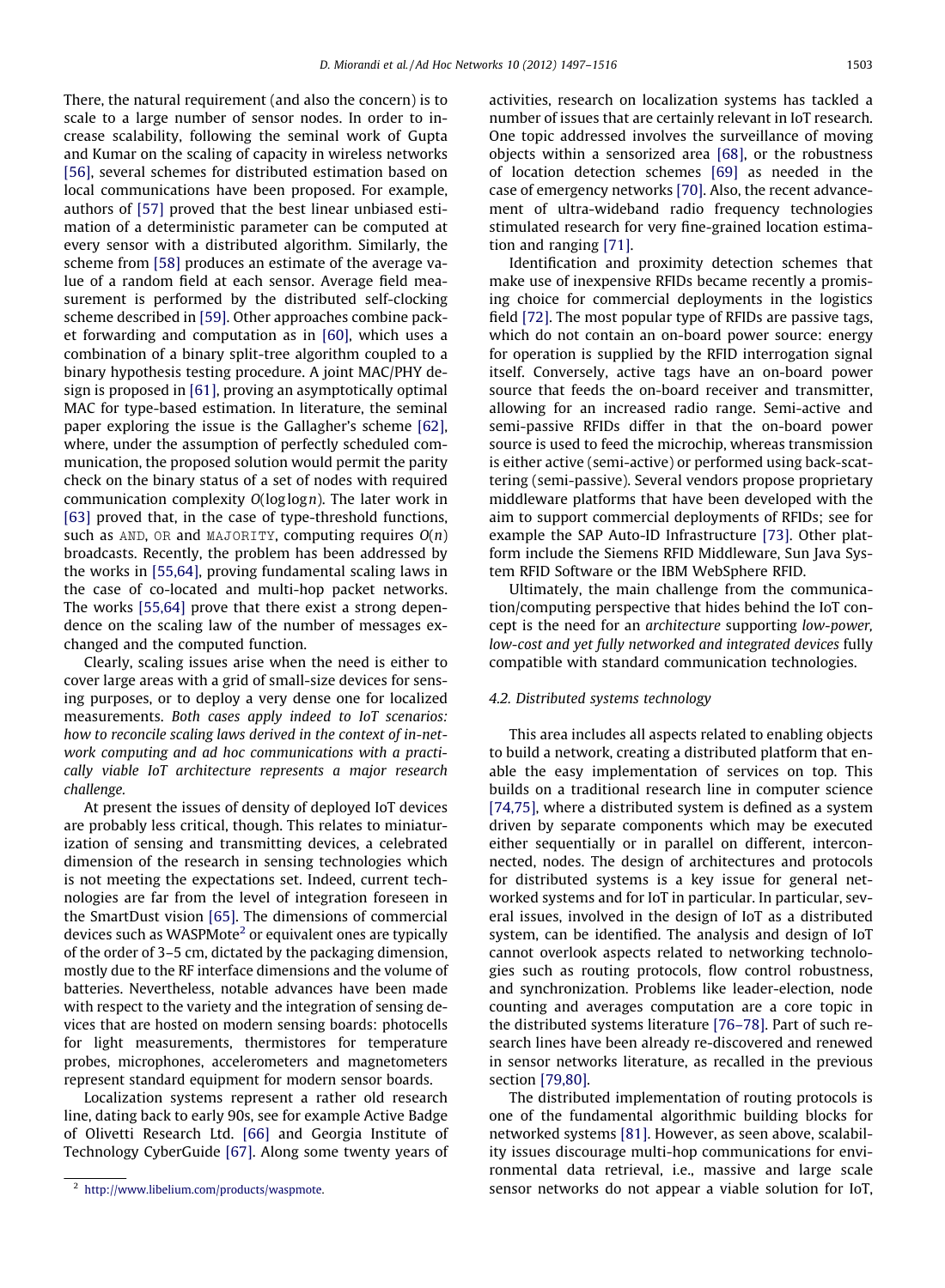at present. Alternative architectures may make use of proximity communications whenever possible in case of large deployments; possible implementations are described in [\[82,83\].](#page-17-0)

The massive amount of data streaming from the environment to the Internet is a side effect of the IoT type of scenarios: this means a potentially very large amount of information injected into the network. The control of information injected by ''objects'' and related data filtering techniques is a concern for pervasive scenarios [\[84\].](#page-17-0) Distributed flow control, in turn, is a well-studied traditional topic in networking and controls due to the large amount of work on TCP [\[85\].](#page-18-0) Surprisingly, how to control the huge amount of data injected into the network from the environment is a problem so far mostly neglected in the IoT research. Robustness and fault tolerance will become fundamental topics in IoT scenarios, involving both the impact of communication links failure, nodes software and hardware failures, critical data integrity and general safety aspects. For a general reference on fault tolerance and robustness approaches please refer to [\[86\].](#page-18-0) Issues concerning the impact of misbehaving nodes [\[87\]](#page-18-0) represent also a traditional topic that is of interest for large-scale distributed systems as those foreseen in IoT. For a large-scale IoT deployment, the presence of myriads of devices in the environment requires to replace/repair/reprogramm faulty, possibly embedded devices and to design a system natively robust to failures of single nodes or groups thereof.

Synchronization of clocks for tasks, which might undergo failures and restart has also been addressed extensively in the literature [\[88\].](#page-18-0) In the IoT scenario, the foreseen large scale enriches the challenges for both for data consistency reasons and protocols functioning purposes.

From the implementation standpoint, a key issue is to ease the inter-working from an application perspective. In practice, what is typically provided is a middleware platform guaranteeing a pre-defined infrastructure for development and execution of distributed applications. Middleware design, in particular, has become a popular research area [\[89–91\].](#page-18-0) Middleware communications may involve synchronous, asynchronous, message or requestoriented methods. The IoT domain spans any of those models depending on the specific application targeted.

As mentioned before, a key issue of IoT systems will be the possibility to address objects using unique IDs. The initiative for the definition of a global naming system, ONS [\[92\],](#page-18-0) is meant to extend the concept of Domain Name Service (DNS) to real-world RFID-tagged objects. Indeed, the ability of distinguishing objects is key in enabling distributed applications. At present, the possibility to address an object and a network node in a seamless fashion is a quite deep technical issue and requires a global-scale standardization effort, probably wider than ONS. This issue represents also one of the key technical barriers to overcome in order to foster wide adoption of IoT technology.

#### 4.3. Distributed intelligence

Given a system of smart objects that are interconnected in the digital domain and equipped with suitable interfaces for programming purposes, applications need to coordinate communications and computing in order to leverage the data coming from several information sources.

IoT scenarios will be typically characterized by huge amounts of data made available. A challenging task is to interpret such data and reason about it. This underpins the need to have an actionable representation of IoT data and data streams. This represents a key issue in order to achieve re-usability of components and services, together with interoperabilty among IoT solutions. Advances in data mining and knowledge representation/management will also be required, to satisfactorily address the peculiar features of IoT technologies.

A related research field is that of distributed artificial intelligence, which addresses how autonomous software entities, usually referred to as 'agents', can be made able to interact with the environment and among themselves in such a way to effectively pursue a given global goal [\[93\].](#page-18-0) Notice that in this domain a major challenge has to be faced, compared to the traditional design of a distributed system. In fact, consider a simple task that involves the coordination of several autonomous entities: e.g., voting, auctioning, or cluster formation. The design of such applications has to account for the fact that part of the control resides on single agents. Those are the entities that ultimately interact and may choose different strategies depending on a certain utility function. Thus, at system design time, it is possible to leverage the theory of competitive/cooperative games and let agents compete/form coalitions upon their needs [\[94\]](#page-18-0). Theoretical foundations for these topics are rooted in game theory and social welfare. Applications to networking problems emerged only recently. A technical description of the issues arising in that context are beyond the scope of this survey: for a standard reference see [\[95\]](#page-18-0). The access to the IoT devices is unlikely to be centrally scheduled; conversely, it will be likely decided based on local interaction of IoT users and devices. This in turn may stimulate a game-theoretical approach to the resulting problem of resource (object) sharing in the IoT.

IoT may well inherit concepts and lessons learned in pervasive computing, ambient intelligence applications and service-oriented computing [\[96–99\],](#page-18-0) as detailed in Section 3. Researchers working in the field of human–computer interfaces and user-centric design methodologies, in particular, addressed already several issues concerning the impact of sensorized and pervasive environment on the user experience [\[100\]](#page-18-0). Since IoT will take the reference scenarios one step further in terms of scale and offered features, it will also require the development of suitable, scalable service delivery platforms that permit multiple services to coexist. As mentioned already in the previous sections, in literature there exists indeed a clear gap as concerns reference architecture models able to support the composition of IoT based services.

Another key set of research challenges relate to security issues. Due to their fundamental role as enablers of IoT applications, they will be separately discussed in the following section.

The taxonomy of the main research areas and related topics relevant to the Internet-of-Things, as described above, is graphically depicted in [Fig. 1.](#page-8-0)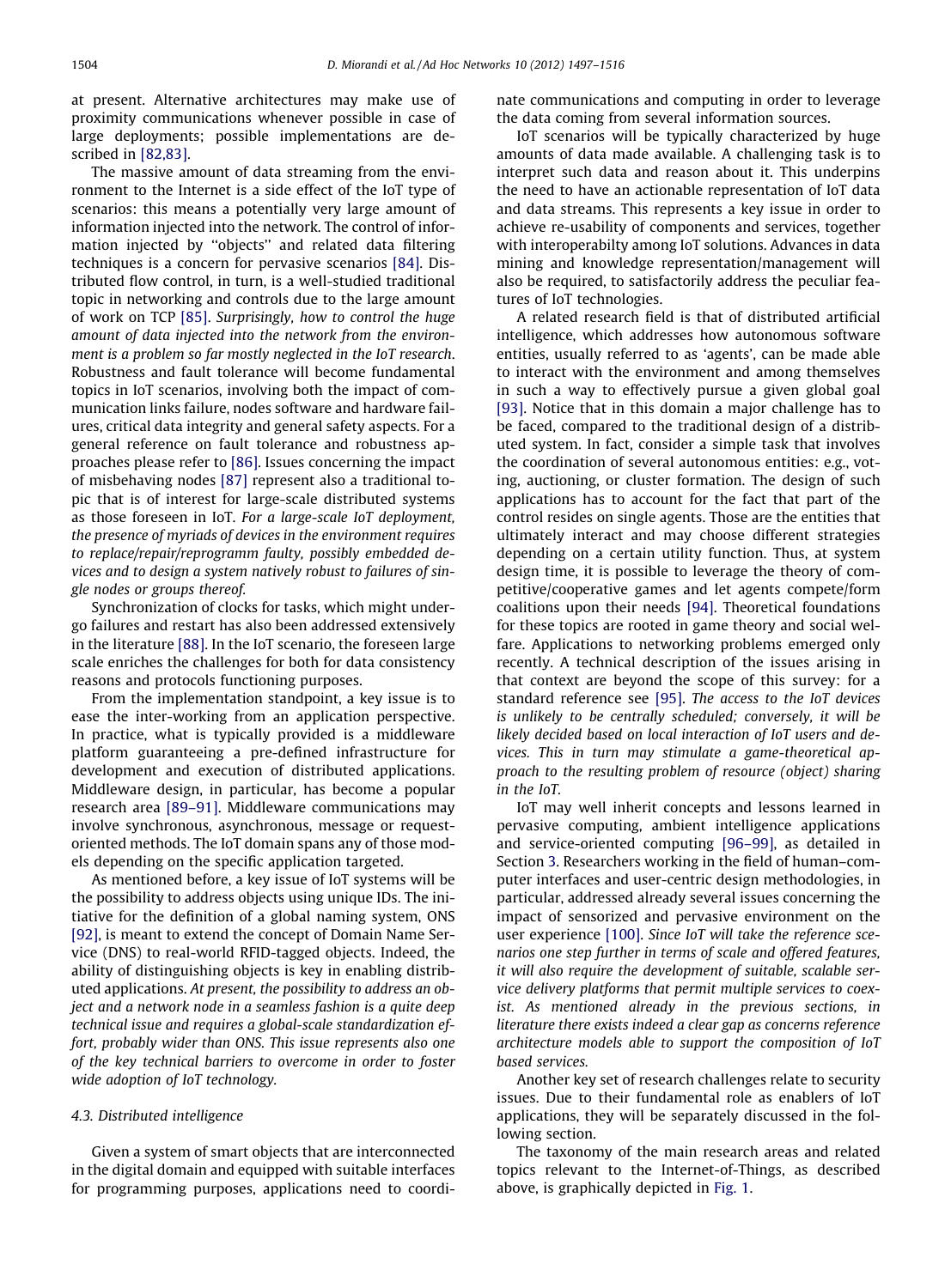<span id="page-8-0"></span>

Fig. 1. Taxonomy of research areas relevant to Internet-of-Things.

#### 5. Security

Security represents a critical component for enabling the widespread adoption of IoT technologies and applications. Without guarantees in terms of system-level confidentiality, authenticity and privacy the relevant stakeholders are unlikely to adopt IoT solutions on a large scale. In early-stage IoT deployments (e.g., based on RFIDs only), security solutions have mostly been devised in an ad hoc way. This comes from the fact that such deployments were usually vertically integrated, with all components under the control of a single administrative entity. In the perspective of an open IoT eco-system, whereby different actors may be involved in a given application scenario (e.g., one stakeholder owing the physical sensors/actuators, one stakeholder handling the data and processing them, various stakeholders providing different services based on such data to the end-users, etc.), a number of security challenges do arise. In this section, we aim at revising and discussing the major security challenges to be addressed to turn Internet-of-Things technology into a mainstream, widely deployed one. In particular, we identified three key issues requiring innovative approaches: data confidentiality, privacy and trust. In the following, we analyze them one by one. It is worth remarking that, as depicted in Fig. 1, security considerations are orthogonal to the other research areas, and span both the communications/networking, platform/data management and application/service levels.

#### 5.1. Data confidentiality

Data confidentiality represents a fundamental issue in IoT scenarios, indicating the guarantee that only authorized entities can access and modify data. This is particularly relevant in the business context, whereby data may represent an asset to be protected to safeguard competitiveness and market values. In the IoT context not only users, but also authorized objects may access data. This requires addressing two important aspects: first, the definition of an access control mechanism and second, the definition of an object authentication process (with a related identity management system).

As data in IoT applications will be related to the physical realm, ensuring data confidentiality is a primary constraint for many use cases (see Section 6 for further description of potential application scenarios). As a first example, we may consider data provided by bio-sensors on bacterial composition of the product used for guaranteeing the required quality in the food industry. This data is clearly confidential because their uncontrolled spreading could harm company reputation and its competitive advantage over competing companies. As a second example, we may consider an environmental monitoring application, whereby data is used to feed an early warning system against, e.g., the rise of tsunami/earthquakes, etc. In such a setting, data should be accessible only by the relevant civil protection bodies, which can then put in place appropriate risks management strategies. The leakage of such information into the public sphere may give rise to chaotic and panic situations, putting at risk the safety of large groups of people.

Customary solutions for ensuring data confidentiality may not be straightforwardly applied to IoT contexts, due to two major limiting factors. The first one concerns the sheer amount of data generated by such systems, and relates hence to scalability issues. The second one relates to the need of controlling the access to data in an on-line and flexible way, with access rights changing at run-time and being applied to dynamic data streams.

Various access control techniques have been proposed to ensure confidentiality in knowledge management systems.<sup>3</sup> A standard approach, which matches well the features of IoT environments, is represented by Role-Based Access Control (RBAC) [\[101\].](#page-18-0) The concept of RBAC has emerged in the past decade as a widely used and highly successful alternative to conventional discretionary and mandatory access controls. In RBAC, users and permissions are

<sup>&</sup>lt;sup>3</sup> All techniques are based on a strong trust assumption with respect to the system platform that handles the access attributes.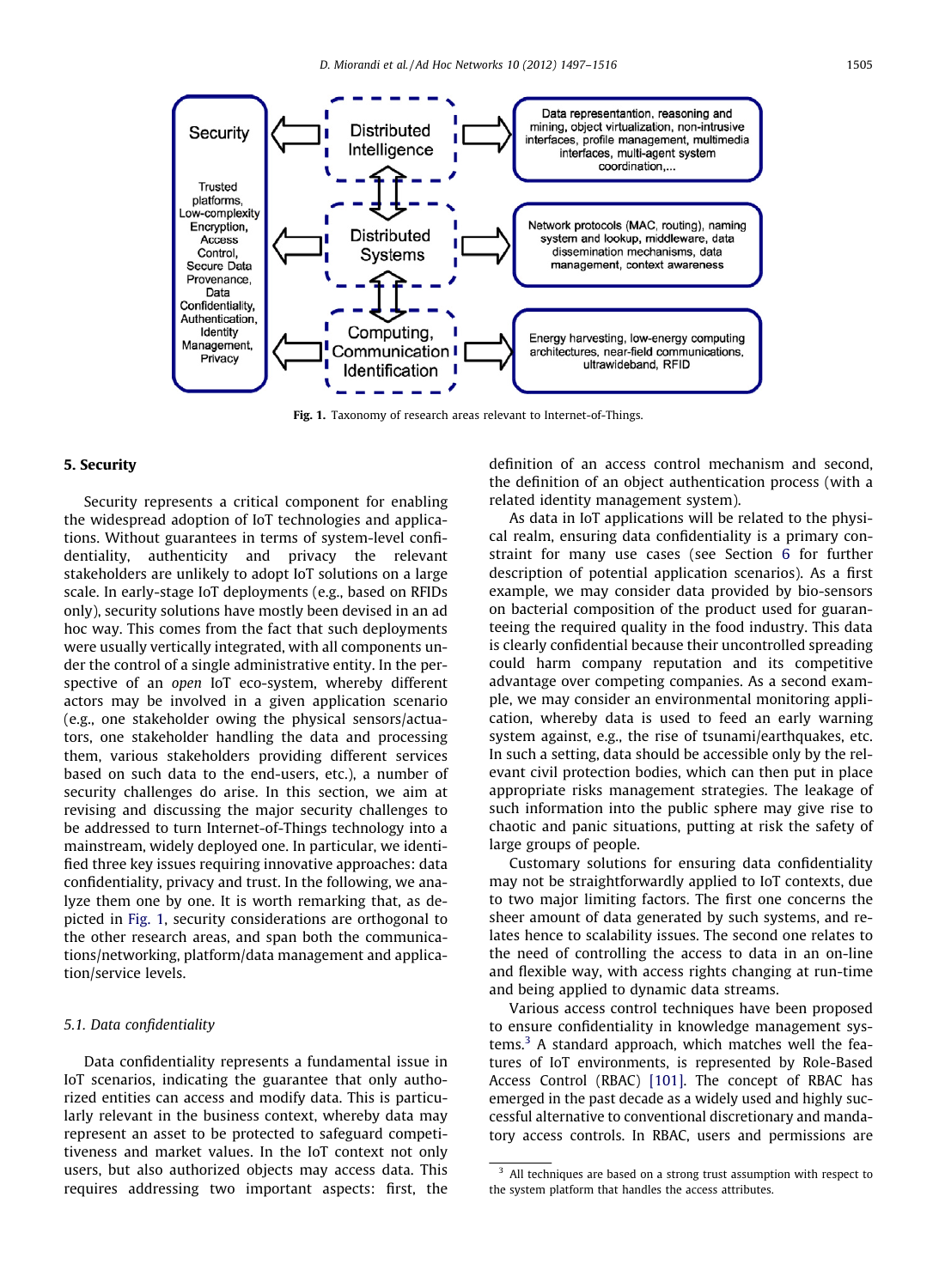assigned to roles. Users acquire permissions indirectly via roles assignment. The main advantage of RBAC, in an IoT perspective, is the fact that access rights can be modified dynamically by changing the role assignments. The IoT context requires the introduction of new forms of RBAC-style solutions, in particular considering that IoT data will likely represent streams to be accessed in real-time, rather than constituting static databases. Data Stream management systems have been increasingly used to support a wide range of real-time applications (battlefield and network monitoring, sensor networks and so on), and represents a suitable solution for the IoT context. In IoT, access control techniques should be integrated with data streams management systems. The scientific literature offers few proposals, which are classified into two main categories: those aiming to ensure authenticity, confidentiality and integrity of data streams during transmission [\[102,103\]](#page-18-0) and those related to access control [\[104,105\].](#page-18-0) An example of the first category is presented in [\[103\],](#page-18-0) which proposes an extension of the RC4 encryption algorithm to overcome possible decryption failures due to synchronization problems. The proposed encryption scheme has been developed in the Nile [\[106\]](#page-18-0) stream engine. Another interesting proposal is discussed in [\[102\],](#page-18-0) where authors address the authenticity problem of outsourced data streams. More precisely, [\[102\]](#page-18-0) considers a scenario where a data owner constantly outsources its data streams, complemented with additional authentication information, to a service provider. As far as data stream access control is considered, it is only recently that mechanisms to guard against unauthorized access to streaming data have been investigated. The work in [\[104\]](#page-18-0) proposes a model for extending RBAC to protect data streams from unauthorized access. The basic idea is to apply a newly designed operator at the stream, resulting from the evaluation of a query to filter out output tuples that do not satisfy access control policies. The main drawback of this approach is that the proposed framework is not able to handle certain control policies on views of data from multiple streams, as occurs in IoT. Another relevant work is presented in [\[105\],](#page-18-0) where the authors propose that the data access policies are defined by the user owning the devices and within the data stream itself. This makes users able to specify how the data streams management system has to access her/his personal data. As such, this solution is more suitable for addressing privacy issues, rather than general access control problems. This approach is also dependent on the adopted stream engine, raising issues in terms of support of heterogeneous stream engines. The most general available solution, to best of our knowledge, is [\[107\]](#page-18-0), which extends the work of [\[108,109\]](#page-18-0) by proposing a general framework to protect streaming data that is independent form the target engine. The framework is based on an expressive role-based access control tailored for data streams [\[108\]](#page-18-0). It exploits a query rewriting mechanism, which rewrites user queries in such a way that they do not return data tuples that should not be accessed according to the specified access control policies. Furthermore, the framework includes a deployment module that translates the rewritten query in such a way that it can be executed by heterogeneous stream engines, thus overcoming the lack of a standardized stream engine solution. This framework should therefore be considered a

good starting point for the development of an holistic solution for IoT scenarios.

In many applications aggregated data obtained from multiple data sources by applying adequate operators, will be used. In the literature there are many works that address security issues of aggregated data in WSN. These works have been classified in hop-by-hop encrypted data aggregation and end-to-end encrypted data aggregation. In the former the data is encrypted by the sensing nodes and decrypted by the aggregator nodes. The aggregator nodes, then, decrypt data coming from the sensing nodes, aggregate data and encrypt the aggregated data again. At last, the Sink gets the final encrypted aggregation result and decrypts it. In the end-to-end encrypted data aggregation the intermediate aggregator nodes have not the key and can only do aggregations on the encrypted data.

Different hop-by-hop related works [\[110–112\]](#page-18-0) assumes that data security is guaranteed by means of some key distribution schemes. For example SEDAN [\[113\]](#page-18-0) proposes a secure hop-by-hop data aggregation protocol, in which each node can verify immediately the integrity of its two hops neighbors' data and the aggregation of the immediate neighbors by means a management of new type of key, called two hops pair-wise key. The performance of SEDAN, evaluated by means of ad hoc simulation, shows that such scheme is able to outperform competitive solutions such as SAWAN [\[110\]](#page-18-0) in terms of overhead and mean time to detection. All hop-by-hop proposed solutions are vulnerable because the intermediate aggregator nodes are easy to tamper and the sensor readings are decrypted on those aggregators. End-to-end encrypted techniques overcome this weakness of hop-by-hop techniques. Notice that end-to-end secure data aggregation techniques also use a key scheme. Some approaches [\[114–117\]](#page-18-0) suggest to share a key among all sensing nodes and the Sink, the aggregator nodes have not the key because the aggregator nodes handle data without making any encryption/decryption operation. The limitation of such a solution is that the whole network is compromised in case the key is compromised in a sensing nodes.

An alternative approach is represented by the adoption of public-key encryption [\[118\]](#page-18-0), but in this case the drawback is represented by the related high computational cost.

The aforementioned solutions are all focused on lower layer security issues, i.e., on the adoption of encryption techniques and ad hoc key distribution schemes [\[119–](#page-18-0) [121\]](#page-18-0). In the IoT domain, the use of aggregated data requires to address two other fundamental research challenges. The first one is related to the access control of aggregated data/ data streams: in case of the aggregation of data with different access attributes a solution is needed to establish the access attributes of the aggregated data. The second, related, one deals with the introduction of appropriate operators for ensuring the impossibility of recovering raw data streams from the aggregated one.

Furthermore, in order to avoid unauthorized access, especially considering the use of wireless communications means at the lower layers, the access control mechanisms should be combined with appropriate data protection techniques. Typical examples are anonymization techniques based on data suppression or randomization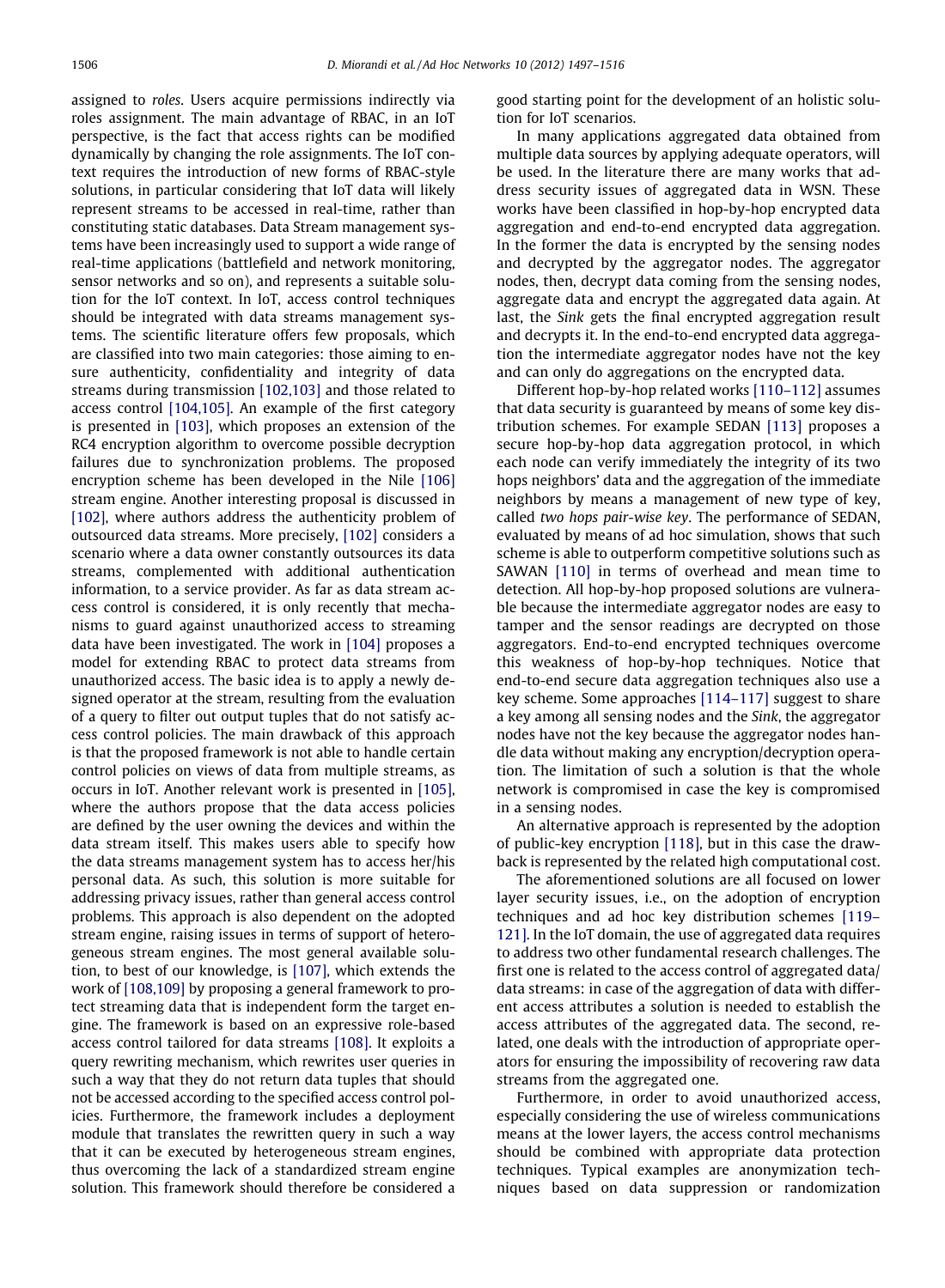[\[122,123\]](#page-18-0), or other data cloaking mechanisms, which perturb data following some criteria (e.g., k-anonymity guarantees that every record is indistinguishable from at least  $k - 1$  other records [\[124\]](#page-18-0)). Relevant issues to be addressed in this context relate to scalability and energy consumptions of existing solutions, which may not meet the requirements typical of IoT deployments.

Another aspect that should be considered when the problem of confidentiality is faced is that of identity management. In fact this issue is critical in IoT scenarios where there is a fusion of digital and physical world. The problem is to find solutions for handling in secure manner the identity of objects/things and the related authorization processes. Although user's identity management is a wellinvestigated topic in the literature, managing the identity of smart objects raises a number of novel issues to be dealt with.

First, it is necessary to reach an agreement on a welldefined concept of identity, when referred to a smart object. A well characterized definition of identity should indeed drive the development of an object identity management system (IdM), specifying the main operations that the IdM should perform. Looking at the state-of-theart, a starting point could be represented by the concept of federation [\[125\]](#page-18-0). A federation is defined as a set of organizations that establish trust relationships with respect to the identity information maintained. A federated identity management system provides a group of organizations that collaborate with mechanisms for managing and gaining access to identity information of a given entity in the system and other resources across organizational boundaries. Traditionally, identity management systems consider users as entities whose identity has to be managed; in our case we are interested in systems whereby the identity attributes relate to smart objects, and not to users.

IdM systems involve at least two types of actors: identity providers (IdP) and service providers (SP). An IdP manages authentication of entities<sup>4</sup> and of entity-relevant information. A SP offers services to users that satisfy the policy requirements associated with the offered services. It further specifies and enforces the access control policies for the resources it offers. An organization in a federation can act as both an IdP and a SP.

In most IdM systems, IdPs authenticate entities using single-sign-on (SSO) technology. With SSO, conventionally, users can log on with the same user name and password for seamless access to federated services within one or multiple organizations. Federated identity includes not only users' login names, but also user properties, or user identity attributes (user attributes, for short). Thus, authorizations, specified for a given resource, are no longer expressed in terms of user login IDs, but in terms of requirements and conditions against user properties.

In order to apply these concepts to IoT scenarios, we need to assess their suitability to deal with smart objects instead of users. Further, we need to properly account for the distributed nature of IdPs and SPs in IoT applications. We thus need a secure and privacy-preserving mechanism for retrieving the entity attributes from different SPs. The IdM system must provide only the object's information that is needed to satisfy the requesting SPs' access control policies. In this regard, objects should present different accessibility (privacy) levels for various types of information. For example, depending on the specific application considered, an object might agree to share a given type of information, but not all its attributes. Such requirements call for a flexible and selective approach to sharing entity attributes in federated systems. A system could achieve selective release of identity by supporting multiple federated digital identities. In this direction is the proposal of [\[125\]](#page-18-0) that integrates federated IdM with trust-negotiation techniques. In this way, entities do not have to provide a given attribute more than once to a given federation. Although it represents a promising approach, for both its flexible/distributed nature and its capability to couple identity management with trust, its application to IoT scenarios require proper tailoring and further studies.

Summarizing, the main research challenges for ensuring data confidentiality in an IoT scenario, as reported in [Fig. 2](#page-11-0), relate to:

- Definition of suitable mechanisms for controlling access to data streams generated by IoT devices.
- Definition of an appropriate query language for enabling applications to retrieve the desired information out of a data stream.
- Definition of a suitable smart objects' identity management system.

#### 5.2. Privacy

Privacy defines the rules under which data referring to individual users may be accessed. The main reasons that makes privacy a fundamental IoT requirement lies in the envisioned IoT application domains and in the technologies used. Health-care applications represent the most outstanding application field, whereby the lack of appropriate mechanisms for ensuring privacy of personal and/or sensitive information has harnessed the adoption of IoT technologies. In addition, in the IoT vision, a prominent role will be played by wireless communication technologies. The ubiquitous adoption of the wireless medium for exchanging data may pose new issue in term of privacy violation. In fact, wireless channel increases the risk of violation due to the remote access capabilities, which potentially expose the system to eavesdropping and masking attacks. Hence privacy represents a real open issue that may limit the development of the IoT.

A number of frameworks have been proposed for accounting for privacy issues in the system design phase, such as Kaos [\[126\],](#page-18-0) Tropos [\[127,128\],](#page-18-0) NFR [\[129,130\]](#page-18-0), GBRAM [\[131\]](#page-18-0), PRIS [\[132,133\]](#page-18-0). The latter approach may represent a viable starting point for the definition of appropriate privacy-preserving mechanisms for IoT. PRIS [\[132\]](#page-18-0), indeed, represents a requirement engineering methodology, which incorporates privacy requirements into the system design process. PRIS provides a set of concepts to

<sup>4</sup> Traditional IdM systems handle identities of users. As we are interested also in handling identities of smart objects, we use the term 'entity' in the remainder to indicate both users and smart objects, depending on the application context.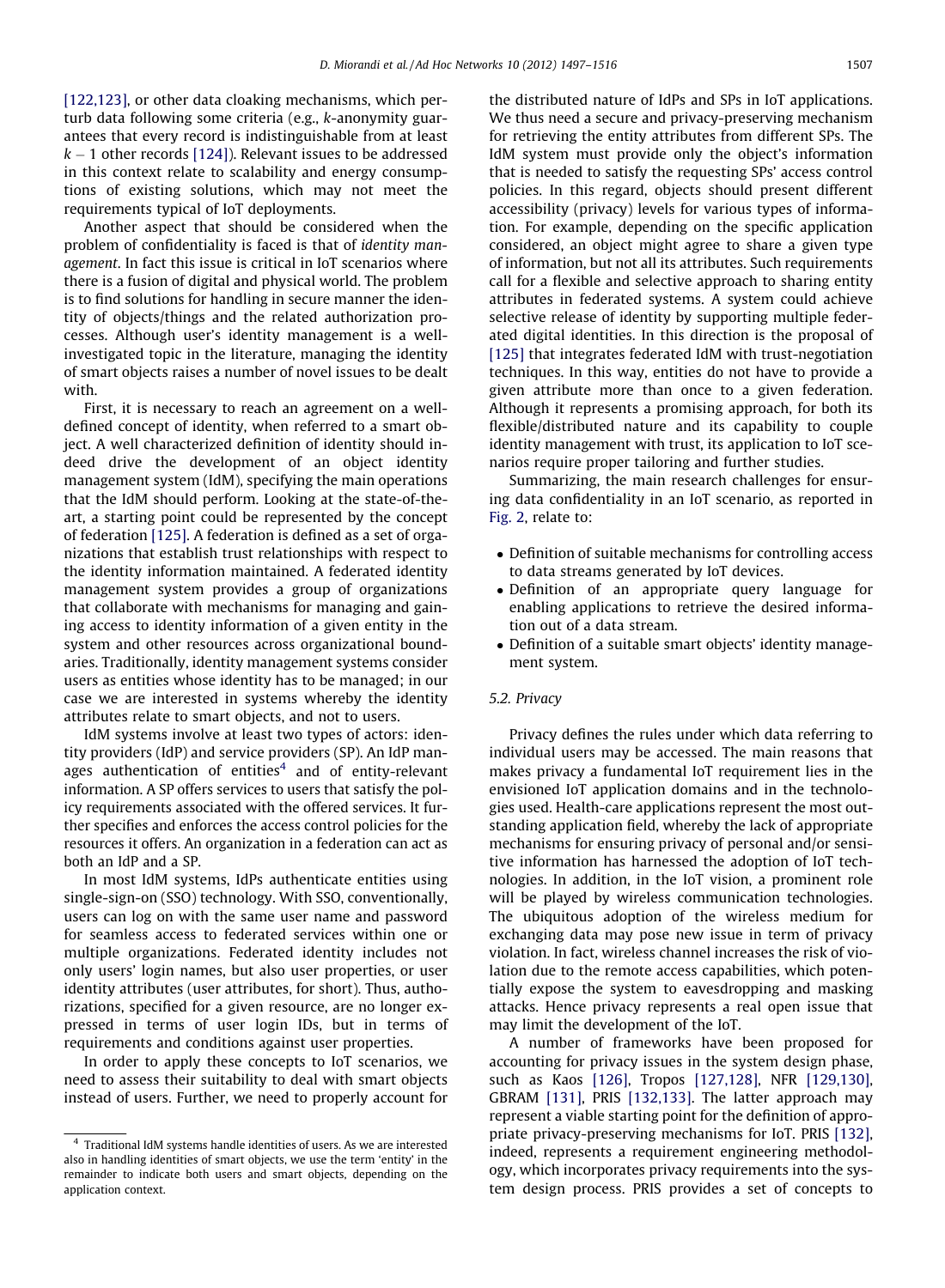<span id="page-11-0"></span>

Fig. 2. Graphical representation of security challenges in Internet-of-Things.

model privacy requirements and a set of rules to transform such requirements into implementation techniques. Different is the goal of [\[133\]](#page-18-0), which defines a general UML conceptual model for representing privacy policies. The model specifies the needed functional modules of an application in order to enforce such policies, introducing all the elements required for the definition of privacy aware systems. As it operates at a very high level of abstraction, it is suitable for application to IoT scenarios, characterized by a high degree of heterogeneity in terms of privacy requirements.

At the same time, the development of concrete approaches for building privacy-preserving mechanisms for IoT applications still presents a number of challenging aspects. The development of concrete implementations would benefit from the definition of a general model, able to represent all IoT fundamental entities and their relationships. Moreover the implementations should include enforcement mechanisms able to cope with the scale and with the dynamic nature of IoT scenarios. In order to satisfy such requirements, solutions also able to enforce a dynamic data stream access control should be provided. Summarizing, the open research challenges in terms of privacy-preserving mechanisms for IoT, as reported in Fig. 2, are given by:

- Definition of a general model for privacy in IoT.
- Development of innovative enforcement techniques, able to support the scale and heterogeneity characterizing IoT scenarios.
- Development of solutions that balance the need of anonymity presented by some applications with the localization and tracking requirements of some other ones. This entails the definition of privacy policies, that specify under which conditions it is possible to identify and localize a smart object. Moreover, it needs to specify when it is possible to access sensitive data.

#### 5.3. Trust

The concept of trust is used in a large number of different contexts and with diverse meanings. Trust is a complex notion about which no consensus exists in the computer and information science literature, although its importance has been widely recognized. Different definitions are possible depending on the adopted perspective. A main problem with many approaches towards trust definition is that they do not lend themselves to the establishment of metrics and evaluation methodologies.

A widely used definition is the one provided by Blaze and Feigenbaum [\[134\]](#page-18-0), which refers to security policies regulating accesses to resources and credentials that are required to satisfy such policies. Trust negotiation refers to the process of credential exchanges that allows a party requiring a service or a resource from another party to provide the necessary credentials in order to obtain the service or the resource. This definition of trust is very natural for secure knowledge management as systems may have to exchange credentials before sharing knowledge. For this reason, we base our analysis of trust issues in IoT upon it. Trust negotiation relies on peer-to-peer interactions, and consists of the iterative disclosure of digital credentials, representing statements certified by given entities, for verifying properties of their holders in order to establish mutual trust. In such an approach, access resources (data and/or services) is possible only after a successful trust negotiation has been completed. A trust negotiation system typically exploits digital identity information for the purpose of providing a fine-grained access control to protected resources. The ability to meet the trust requirement is indeed strictly related to the identity management and access control issues, as discussed above. At present a limited number of solutions are available [\[135,136,46,134\]](#page-18-0). The most popular approaches include KeyNote [\[134\]](#page-18-0) and TrustBuilder [\[46\],](#page-17-0) which nonetheless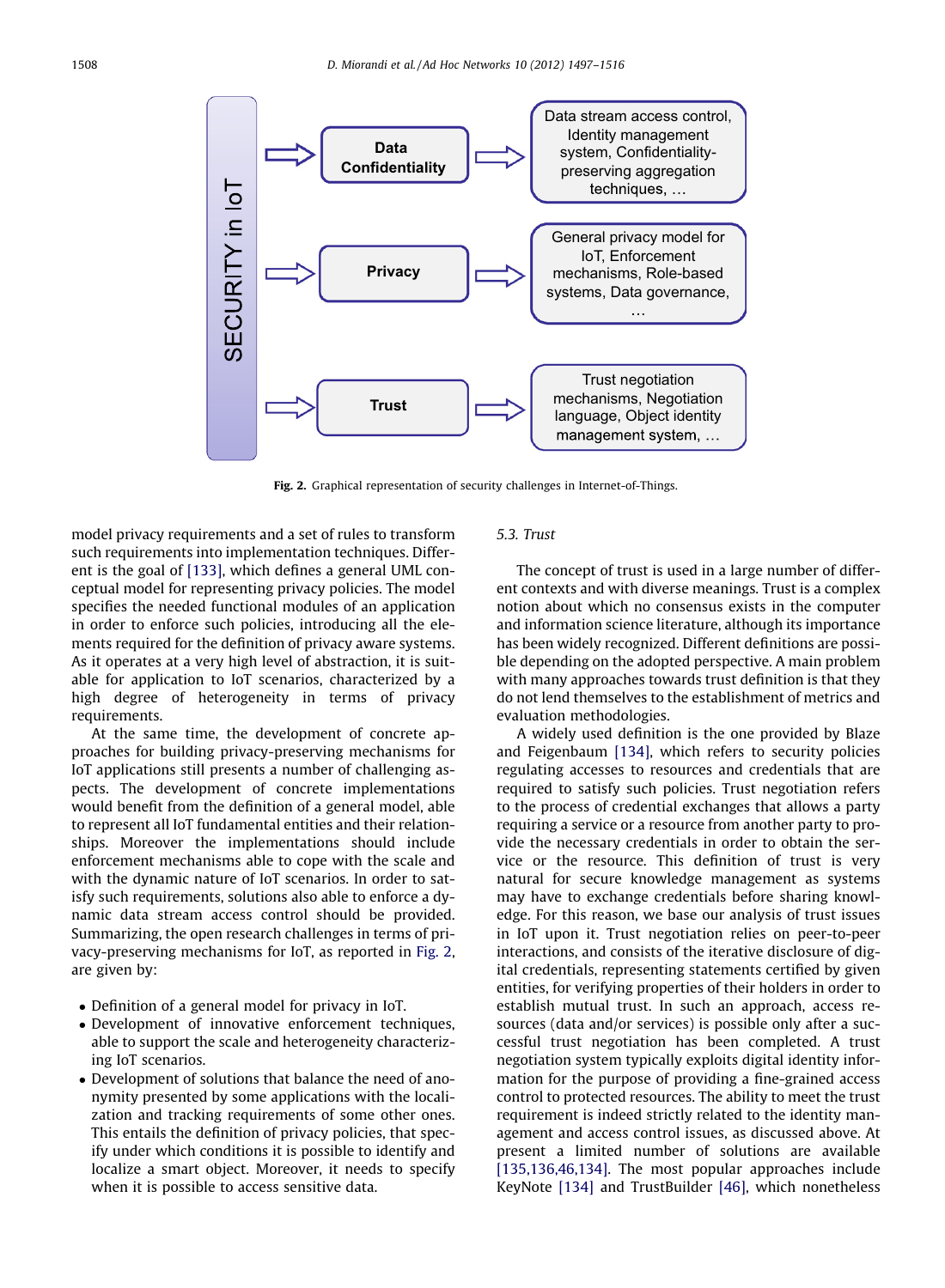do not lend themselves to a straightforward application to the IoT domain, due to the high computational requirements they impose. Many open issues have to be addressed in order to develop IoT trust services. First, the definition of globally accepted certification authorities should be addressed, together with a number of requirements that an IoT-compliant certification authority should respect. Furthermore, it is necessary to devise an effective trust negotiation language, able to simplify credential specifications and to express a wide range of protection requirements through the definition of flexible disclosure policies. In addition, the definition of an effective model of trust should account for both the highly distributed nature of the IoT as well as for the requirements (in terms of computational complexity and/or response time) typical of many IoT applications.

In other words, we need to move away from the classical centralized and static approaches underpinning the most widely used trust management solutions, to adopt a fully distributed and dynamic approach that assumes that no trust relationship is defined a priori among the entities in the system. Moreover, a new flexible framework for trust management should be introduced in order to meet the scalability requirements that arise at different levels, including, e.g., naming and addressing information knowledge management and service provisioning.

Anyway, although the complete dynamic and distributed nature of IoT makes to address trustworthiness extremely challenging, we may well consider IoT as an extremely interesting application of trust concepts. In fact in a context in which smart objects themselves take decisions, the first trust relationship has to be established among humans and the objects surrounding them.

The most relevant research challenges in the definition of appropriate trust mechanisms for IoT, as reported in [Fig. 2](#page-11-0), can be summarized as:

- Introduction of a simple trust negotiation language supporting the semantic interoperability requirements of IoT.
- Definition of a trust negotiation mechanism based on a fine-grained access control of data streams.
- Development of an adequate object identity management system.
- Design of a general and flexible trust management framework able to leverage the aforementioned items.

#### 6. Applications and impact areas

The concept of Internet-of-Things, with its vision of Internet-connected objects of various capabilities and form factors, could boost the role of ICT as innovation enabler in a variety of application markets.

One of the technological pillars of the Internet-of-Things, namely RFID technology, has already been incorporated into a wide array of products. The number of RFID tags sold in 2011 accounted to 2.88 tags (source: [www.idtechex.com](http://www.idtechex.com)), with an estimated market value of \$ 5.84 billions (source: [www.idtechex.com](http://www.idtechex.com)). Adoption of RFID technology in industry slowed down in 2008/2010 as a consequence of the global economic downturn, but this decrease got balanced by the adoption of RFID technology by major governments (e.g., the issuance of RFID-tag-inlaid Resident ID cards by the Ministry of Public Security of China).

The increase in the usage of RFID, paving the way to making Internet-of-Things a reality, is not simply a result of technological push; it is also driven by the market pull, since enterprises are increasingly realizing the commercial benefits of applications that can be realized with Internetof-Things technologies. The evolution of Internet-of-Things may follow the evolution path of mobile phones [\[137\].](#page-19-0) At the end of 2009 there were 5.9 billion mobile phone subscribers (source: ITU), driven by the need to communicate anywhere and at anytime. Now, imagine this connectivity being brought to everyday objects: fridges, cars, cups, keys, etc., as it will be enabled by IoT. A huge market opportunity exists for Internet-of-Things, related to the possibility of networking smart things and of providing applications leveraging said connectivity.

Besides enhancing the competitiveness of various vertical markets, IoT technologies can open up new business opportunities by: (i) bridging vertical markets, giving rise to cross-cutting applications and services, based on the use of a common underlying ICT platform, (ii) enabling the arising and growth of new market segments and applications, made possible by the ability, provided by IoT technologies, to interact with physical objects via digital means and (iii) optimizing business processes by leveraging on advanced analytics techniques applied to IoT data streams.

As an example of the latter point, we could consider the ''smart fridge'' scenario, whereby items stored in a refrigerator are identified by means of RFID or equivalent technologies and the fridge has embedded computing and networking capability, so that it may understand the quantity and type of items stored and decide whether there is a need to buy new items, etc. At the moment the electronic appliances and the large-scale retail trade represent separate industrial sectors. Without a set of common technical standards and interfaces (at both the device and semantic level) joining the activities of such two sectors, an IoT-enabled device like the smart fridge could not take place. Vice versa, the adoption of IoT technologies can give rise to new business ecosystems, characterized by new actors and value chains. An example could be a brokerage service that, by accounting for what is currently in your fridge, your dietary constraints and tastes, your agenda (in terms of dinners with friends, etc.) negotiates for you the best food at the best rate, etc.

In terms of application fields and market sectors where IoT solutions can provide competitive advantages over current solutions, we identified six ones which we do believe can play a leading role in the adoption of IoT technologies: environmental monitoring; smart cities; smart business/ inventory and product management; smart homes/smart building management; health-care and security and surveillance. In the following we briefly discuss the relevance and potential impact of IoT technologies on the competitiveness of players in such markets.

• Smart Homes/Smart Buildings. Instrumenting buildings with advanced IoT technologies may help in both reducing the consumption of resources associated to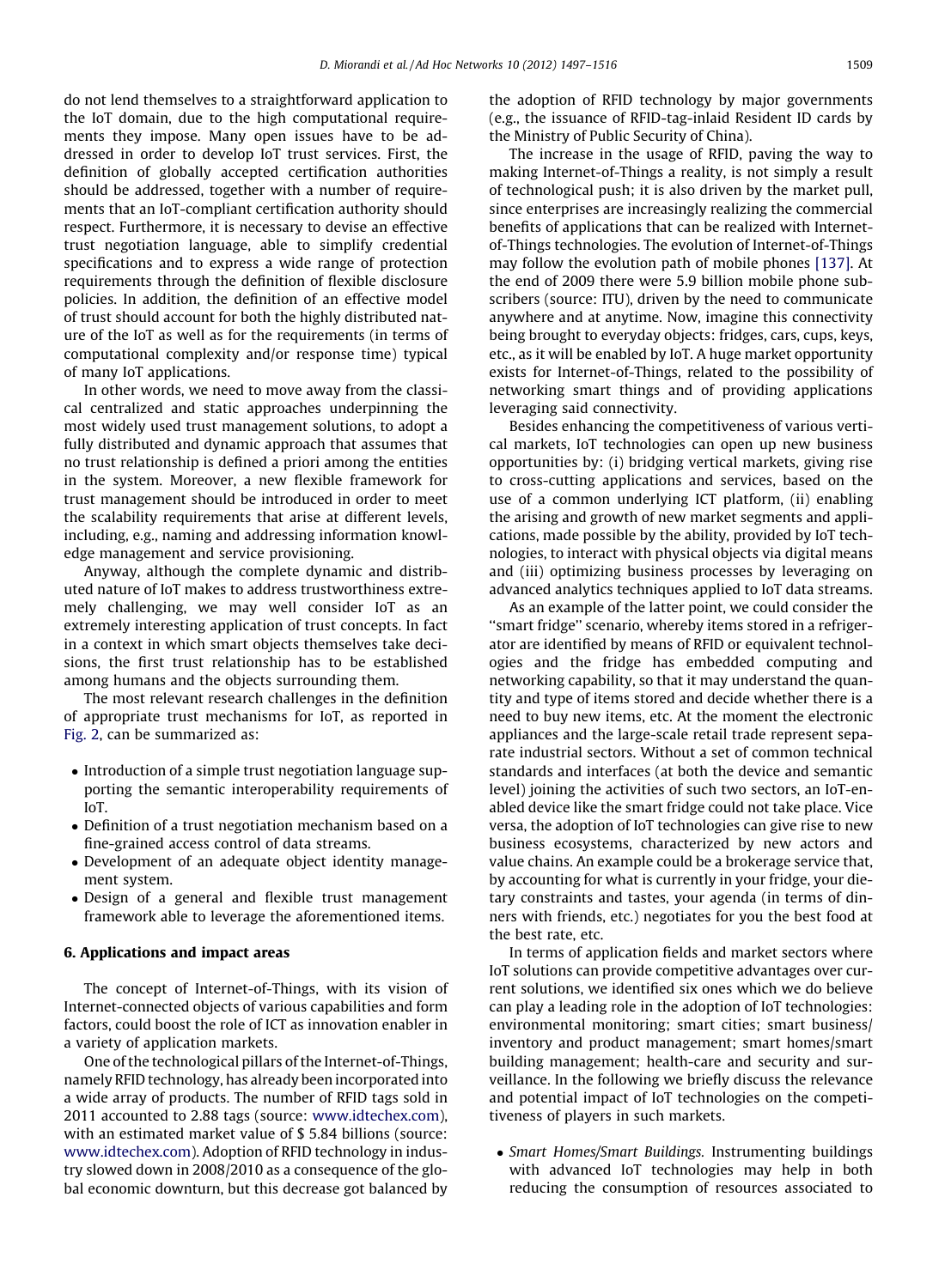buildings (electricity, water) as well as in improving the satisfaction level of humans populating it, be it workers for office buildings or tenants for private houses. Impact is both in economic terms (reduced operational expenditures) as well as societal ones (reducing the carbon footprint associated to buildings, which are a key contributors to the global greenhouse gas emissions). In this application, a key role is played by sensors, which are used to both monitor resource consumptions as well as to proactively detect current users' needs. Such a scenario integrates a number of different subsystems, and hence requires a high level of standardisation to ensure interoperability. Ability to reason in a distributed, cooperative way, and to actuate is also necessary in order to ensure that decisions taken on the resources under control (e.g., switch on/off lighting, heating, cooling, etc.) are in line with the users' needs and expectations, which in turn are strictly intertwined to the activities they undertake and/or plan to take.

- Smart Cities. The term 'Smart Cities' is used to denote the cyberphisycal eco-system emerging by deploying advanced communication infrastructure and novel services over city-wide scenarios. By means of advanced services, it is indeed possible to optimize the usage of physical city infrastructures (e.g., road networks, power grid, etc.) and quality of life for its citizens. IoT technologies can find a number of diverse application in smart cities scenarios. As a case study, IoT technologies can be used to provide advanced traffic control systems. Through IoT it will be possible to monitor car traffic in big cities or highways and deploy services that offer traffic routing advice to avoid congestion. In this perspective, cars will be understood as representing 'smart objects'. In addition, smart parking devices system, based on RFID and sensor technologies, may allow to monitor available parking spaces and provide drivers with automated parking advice, thus improving mobility in urban area. Moreover, sensors may monitor the flow of vehicular traffic on highways and retrieve aggregate information such as average speed and numbers of cars. Sensors could detect the pollution level of air, retrieving smog information such as the level of carbon dioxide, PM10, etc., and deliver such information to health agencies. Furthermore, sensors could be used in a forensics setting, by detecting violations and by transmitting the relevant data to law enforcement agencies in order to identify the violator, or to store information that will be provided in case of accident for subsequent accident scene analysis.
- Environmental monitoring. IoT technology can be suitably applied to environmental monitoring applications. In this case a key role is played by the ability of sensing, in a distributed and self-managing fashion, natural phenomena and processes (e.g., temperature, wind, rainfall, river height), as well as to seamlessly integrate such heterogeneous data into global applications. Real-time information processing, coupled with the ability of a large number of devices to communicate among them, provides a solid platform to detect and monitor anomalies that can lead to endangering human and animal life. The vast deployment of miniaturized devices may

enable access to critical areas, whereby the presence of human operators might not represent a viable option (e.g., volcanic areas, oceanic abysses, remote areas), from where sensed information can be communicated to a decision point in order to detect anomalous conditions. In this perspective, IoT technologies can enable the development of a new generation of monitoring and decision support systems, providing enhanced granularity and real-time capabilities over current solutions. Another case in which the sensing ability of IoT devices supports the environmental safety is represented by fire detection. When a suite of sensors detects the possible presence of fire (by means, e.g., of temperature sensors), an alarm is sent directly to the fire department in a short time (exploiting the advanced communication features of IoT platform), along with other parameters that are useful in decision making and support, such as the description of the area subject to the fire, the possible presence of people, of inflammable materials, etc. Clearly, rapid response has the consequence of saving human lives, mitigating the damage to the property or vegetation and in general reducing the level of disaster. Many other scenarios related to civil protection can profit from IoT technologies (tunnel area, earthquake, tsunami, etc.), whereby the ability to access environmental data in real-time over large-scale areas enable the uptake of efficient coordination strategies among rescue teams.

- Health-care. IoT technologies can find a number of applications in the health-care sector. On the one hand, they can be used to enhance current assisted living solutions. Patients will carry medical sensors to monitor parameters such as body temperature, blood pressure, breathing activity. Other sensors, either wearable (e.g., accelerometers, gyroscopes) or fixed (proximity) will be used to gather data used to monitor patient activities in their living environments. Information will be locally aggregated and transmitted to remote medical centers, which will be able to perform advanced remote monitoring and will be capable of rapid response actions when needed. The interconnection of such heterogeneous sensors could provide a comprehensive picture of health parameters, thereby triggering an intervention by the medical staff upon detection of conditions that may lead to health deterioration, thus realizing preventive care.

Another relevant application sector relates to personalized health-care and well-being solutions. The use of wearable sensors, together with suitable applications running on personal computing devices enables people to track their daily activities (steps walked, calories burned, exercises performed, etc.), providing suggestions for enhancing their lifestyle and prevent the onset of health problems.

- Smart business/Inventory and product management. RFID technologies are already used in many sectors for inventory management, throughout the supply and delivery chain. This relies on the ability of RFID technologies to identify and provide support for tracking goods. At the moment, however, RFID applications are built in a rather ad hoc fashion, and are only partially integrated into supply management systems.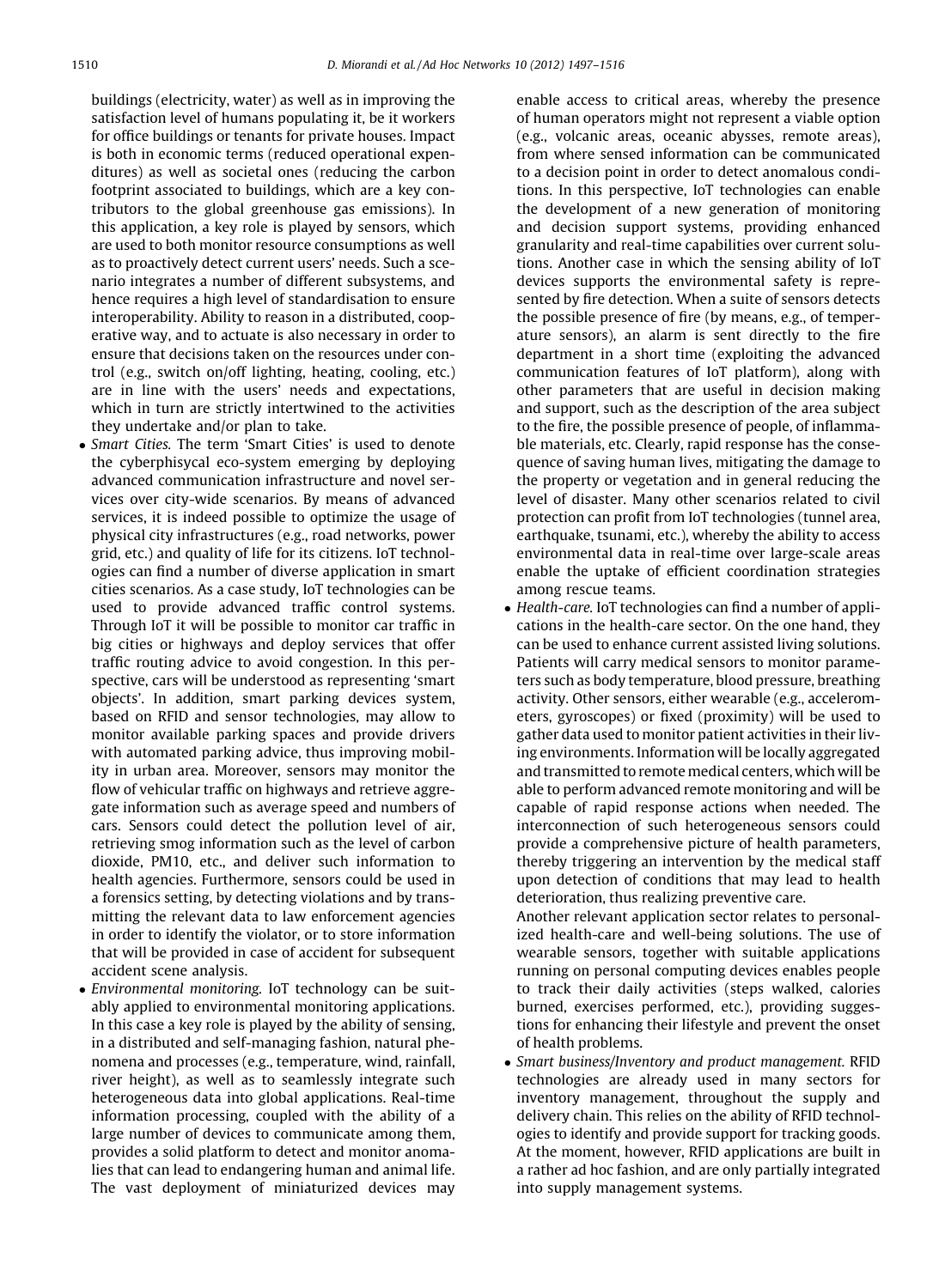RFID are customarily used to monitor and manage the movement of products through a supply chain; typically, RFID tags are directly attached to the items (or to the containers that carry them), while readers are placed throughout the facility to be monitored. IoT technologies can provide enhanced flexibility in terms of readers positions, while at the same time enabling seamless interoperability between RFID-based applications used by different actors dealing with the product throughout the various phases of its life-cycle.

In retail applications, IoT technologies can be used to monitor in real-time product availability and maintain accurate stock inventory. They can also play a role in after-market support, whereby users can automatically retrieve all data about the products they bought. Also, identification technologies can help in limiting thefts and in fighting counterfeiting by providing products with a unique identifier including a complete and trustworthy description of the good itself.

Furthermore, sensors and specifically bio-sensor technologies in combination with RFID technology may allow control production processes, final product quality and possible shelf life deterioration of the product, e.g., in the food industry. For example, RFID devices can be used to identify and track the product, while the bio-sensors can monitor parameters such as temperature and bacterial composition in order to guarantee required quality of the final product.

- Security and surveillance. Security surveillance has become a necessity for enterprise buildings, shopping malls, factory floors, car parks and many other public places. Homeland security scenarios faces also similar threats, albeit on a different scale. IoT-enabled technologies can be used to greatly enhance the performance of current solutions, providing cheaper and less invasive alternatives to the widespread deployment of cameras while at the same time preserving users' privacy. Ambient sensors can be used to monitor the presence of dangerous chemicals. Sensors monitoring the behaviour of people may be used to assess the presence of people acting in a suspicious way. Efficient early warning systems can therefore be built. Personal identification by means of RFID or similar technologies is also an option. However in many countries user associations are fiercely protesting about the privacy infringement that could result from the widespread adoption of such a technology. When used in conjunction with role-based access control systems, IoT technologies can provide high level of flexibility, being able to cope with access policies (e.g., to different areas of buildings) which may change over time due to logistic changes and/or to changes in role of the user and/or according to contextual information (e.g., some areas not accessible on a given day due to renovation works going on). Also in this market the advantages are in terms of enhanced functionality, better user acceptance through reduction of the use of cameras, reduced operational costs and increased flexibility in a changing environment.

Clearly, the scope of IoT is extremely wide. However, applications that are built on top of IoT may consistently improve the competitiveness of the solutions at hand. IoT adoption is therefore expected to be to strongly driven by the market needs and by the market dynamics. At the same time, ICT industries, standardisation bodies and policymakers are undertaking a series of initiatives to steer the IoT development process with the objective of maximizing its socio-economic value while minimizing the threats related to privacy and confidentiality of data. In this regard, the following section reviews a number of IoT initiatives and also provides a discussion on standardisation activities.

#### 7. Related on-going initiatives

A number of large-scale initiatives on IoT are active in the US, in Europe, in Japan, China, Korea and other countries. In the following subsection we will briefly report on the most relevant ones.

Besides research initiatives, standardization activities are also of key importance in order to ensure a successful widespread adoption of IoT technologies and services. In Section 7.2 we briefly report on the most relevant ones.

#### 7.1. IoT related projects

The growing interest in IoT technologies and applications is well exemplified by the number of research initiatives arising worldwide around such themes. In the US, the American National Science Foundation (NSF) launched in 2008 a program on Cyber-Physical Systems, $5$  aimed at introducing systems able to merge computational and physical resources. The program is meant to cover a wide array of application scenarios, ranging from smart electric grid to smart transportation, from smart medical technologies to smart manufacturing. The 2010 report of the President's Council of Advisors on Science and Technology, ''Designing a digital future: federally funded research and development in networking and information technology''6 encourages further investments in Cyber-Physical System, due to their high potential impact on a number of critical industrial sectors.

The European Commission has been pushing initiatives related to IoT since 2005 [\[5\]](#page-16-0), and has recently launched, in the framework of the 7th Framework Programme, an initiative on ''Internet-Connected Objects''. The focus is on adoption of IoT technologies and services in enterprise environments, with the aim of increasing the competitiveness of European industry through adoption of IoT-enabled solutions<sup>7</sup> [http://www.rfid-in-action.eu/cerp.](http://www.rfid-in-action.eu/cerp) Activities in such field led to the definition of a strategic research agenda, including a description of European strategies in this sector [\[6\]](#page-16-0).

Within the initiatives which have taken place at the European level, four large-scale ones are worth mentioning. The HYDRA project<sup>8</sup> developed a middleware based on a service-oriented architecture, transparent to the under-

<sup>5</sup> [http://www.nsf.gov/funding/pgm\\_summ.jsp?pims\\_id=503286.](http://www.nsf.gov/funding/pgm_summ.jsp?pims_id=503286)

<sup>6</sup> [http://www.whitehouse.gov/sites/default/files/microsites/ostp/pcast](http://www.whitehouse.gov/sites/default/files/microsites/ostp/pcast-nitrd-report-2010.pdf)[nitrd-report-2010.pdf.](http://www.whitehouse.gov/sites/default/files/microsites/ostp/pcast-nitrd-report-2010.pdf)

<sup>7</sup> [http://cordis.europa.eu/fp7/ict/programme/challenge1\\_en.html.](http://cordis.europa.eu/fp7/ict/programme/challenge1_en.html)

<sup>8</sup> <http://www.hydramiddleware.eu>.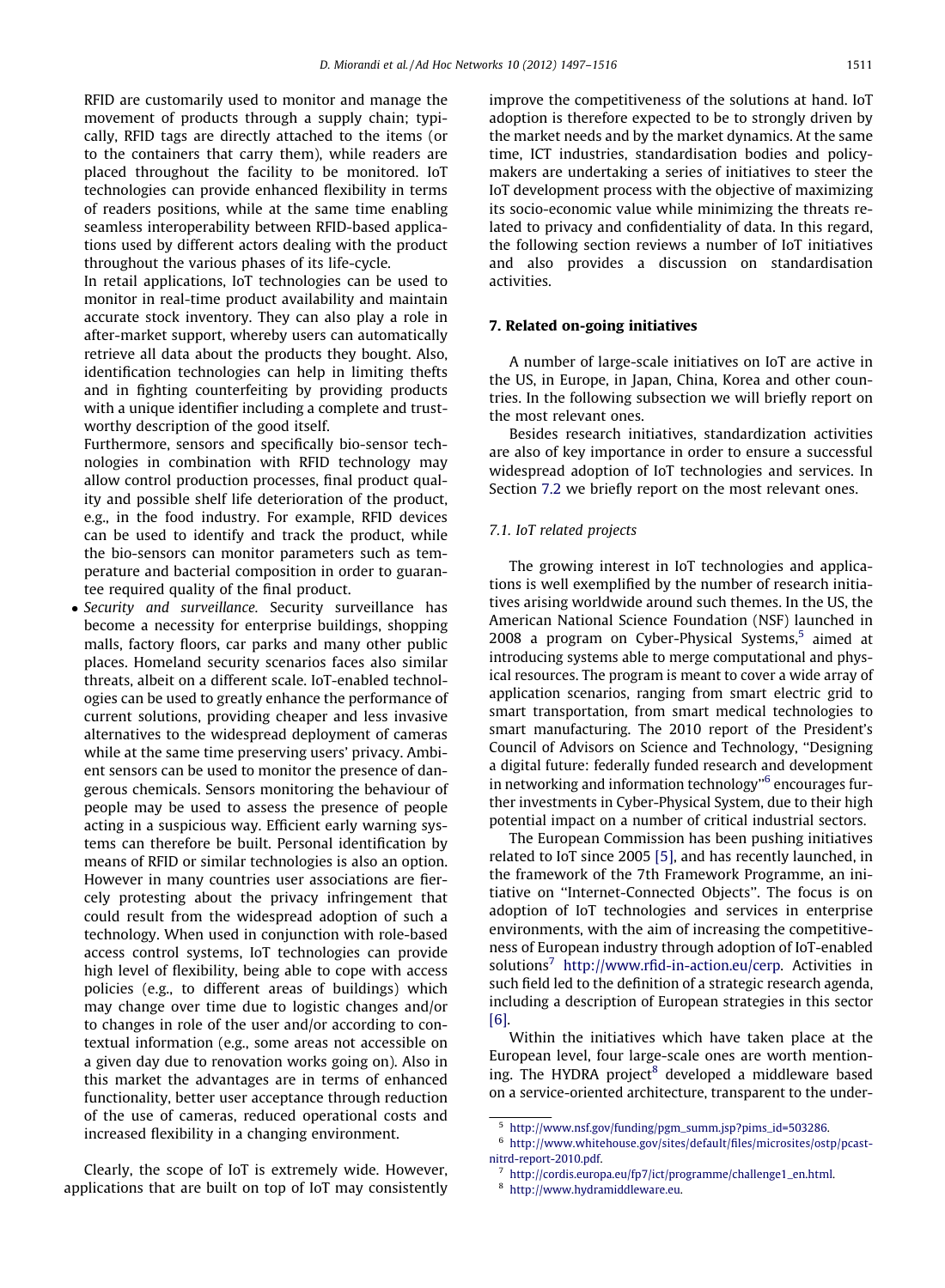lying communication, supporting distributed as well as centralized architectures, security and trust models. This project was meant to provide a middleware solution allowing the developers to incorporate heterogeneous physical devices into their applications by offering easy to use Web service interfaces for controlling the physical devices. Support was provided for a number of underlying communication technologies, including Bluetooth, RF, ZigBee, RFID, WiFi, etc. The Hydra middleware included methods for performing effectively device and service discovery, for supporting peer-to-peer interaction models and efficient diagnostics tools. Solutions for distributed security and social trusts were also devised and prototyped.

The RUNES project<sup>9</sup> was meant to create a large-scale, widely distributed, heterogeneous networked embedded systems which provide a flexible and adaptable ICT tool to leverage environmental data. The main target of RUNES is a fully operational middleware enabling the potential for the introduction of a new class of networked embedded systems. In RUNES, one of the target challenges was to achieve the required level of self-organization to suit a dynamic environment, while ensuring that proper interfaces were provided to programmers in order to ease the development of applications and services. This was meant to allow for a significant cut in the cost of new application development and a much faster time to market.

The IoT-A project<sup>10</sup> aims at introducing an architectural reference model for the interoperability of Internet-of-Things, together with a set of mechanisms for its efficient integration into the service layer of the Future Internet. The project is a large-scale one, involving a number of relevant stakeholders and addressing a number of application domains. Particular attention is paid to resolution schemes, whereby innovative approaches are proposed to ensure scalable look-up and discovery of smart objects and associated resources.

The iCORE project<sup>11</sup> aims at empowering the IoT with cognitive technologies and is focused around the concept of virtual objects (VOs), intended as semantically enriched virtual representation of the capabilities/resources provided by real-world objects fostering their re-usability and supporting their aggregation into more composite services (composite virtual objects – CVOs). VOs provide a unified representation, thereby hiding any underlying technological heterogeneity and providing a standardized way of accessing objects' capabilities and resources. One key element in the iCORE project is the use of advanced cognitive techniques for managing and composing VOs to improve IoT applications and better match user/stakeholder requirements. Four use cases are put forward for validation purposes: ambient assisted living, smart office, smart transportation and supply chain management.

IoT-centric programs are active also in Japan, under the umbrella of the UNS initiative (Ubiquitous Networked Society, part of the wider "e-Japan" strategy<sup>12</sup>), which focuses on the ubiquitous presence of sensors and RFIDs in or-

der to enable pervasive services, with target applications ranging from smart home environments to supply chain management.

While the widespread diffusion of research initiatives denotes the vitality of the field and the potential of IoT applications, it brings alongside a risk of fragmentation and of lack of adoption of adequate standards. IoT would require, as the technology gets mature and makes its way into the real world, a careful standardization process, in order to ensure interoperability among devices and applications coming from different countries, building the foundations the real arising of an ''Internet'' of things.

#### 7.2. Standardization activities

A number of standardization activities with focus on tag-based technologies has been active in the last years. These standardization activities are confined mostly within the sensing/RFID domain. In particular, the RF-layer and the NFCIP (Near Field Communication Interface and Protocol) are already standardized by various bodies (ISO 18092, 21481, 22536 and 23917; ECMA 340, 352, 356 and 365; ETSI TS 102 190). Also, ECMA 340/352 and ISO 18092/ 21481 describe the Near Field Communication Interface and Protocol (NFCIP-1 and -2). Test methods for interfaces and protocols are described in ECMA 356/362 and in ISO 22536/23917. In parallel, also the Global System for Mobile Communications Association (GMSA) established a NFC working group in 2006 and already derived guidelines for NFC services to be supported by cellular phones technologies. The reason for the interest of the GSMA is that cellular technology is perceived as a potential enabler for the diffusion of a large number of services based on the use of embedded NFC devices (e.g., micro-payments).

A key issue in IoT relate to the naming systems. As most IoT applications would require unique identifiers, a global coordination of the naming scheme to be used is needed. In the RFID field, the most widely adopted solution is the Electronic Product Code (EPC). Specification of EPC identifiers constitute an open, freely accessible standard, issued by EPCglobal Inc., and based upon the work carried out in the last decade at the MIT Auto-ID Center. Object Naming Service (ONS) represents a mechanism for discovering information about a given object starting from its EPC [\[92\]](#page-18-0).

In terms of communications among smart objects, we should distinguish between two aspects. At the lower layers (PHY and MAC), IEEE is running the 802.15 Working Group on wireless personal area networks. This includes a number of task groups, which led to the definition of the 802.15.4 specifications, which are at the basis of the ZigBee technology. Lately, attention has also been devoted to optical wireless communications, within the 802.15.7 Task Group. In terms of upper layers, ETSI has launched in 2008 a technical committee on Machine-to-Machine (M2M) communications, which is however mostly focused on the telecommunications perspective.<sup>13</sup>

It is important to remark that there is a clear lack of standardization activities related to the data models, ontologies and data format (s) to be used in IoT applications and

<sup>9</sup> [http://www.ist-runes.org/.](http://www.ist-runes.org/)

<sup>10</sup> [http://www.iot-a.eu/.](http://www.iot-a.eu/)

<sup>11</sup> <http://www.iot-icore.eu/>.

<sup>&</sup>lt;sup>12</sup> [http://www.kantei.go.jp/foreign/it/network/0122full\\_e.html](http://www.kantei.go.jp/foreign/it/network/0122full_e.html). <sup>13</sup> [http://www.etsi.org/Website/Technologies/M2M.aspx.](http://www.etsi.org/Website/Technologies/M2M.aspx)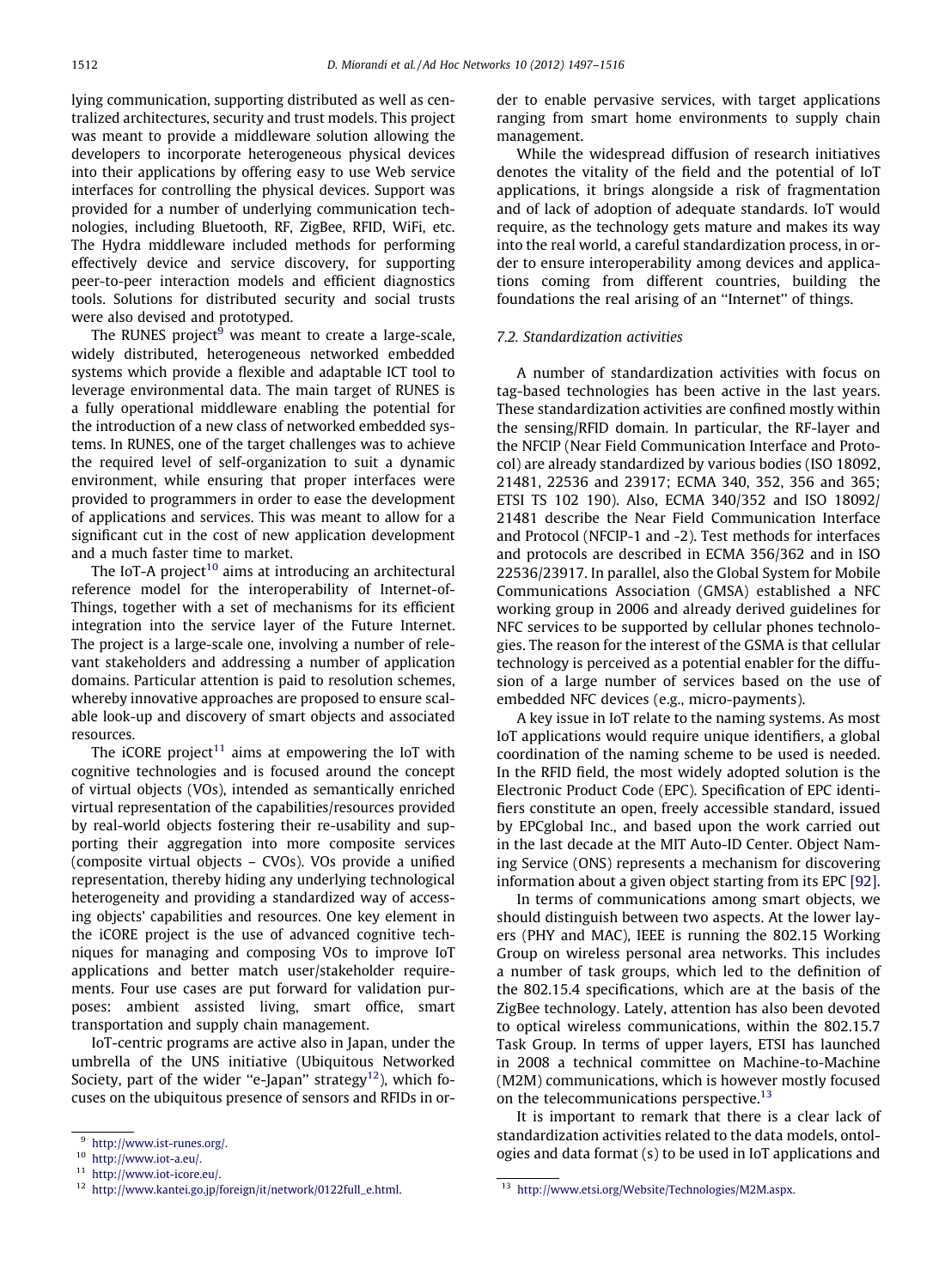<span id="page-16-0"></span>in terms of service-level interfaces and protocols. Such issues are expected to play a key role for enabling semantic interoperability and thus the mushrooming of IoT-based services and applications. A working group on ''Semantic Sensor Network'' was active at W3C from 2009 to 2011; the final report could be found here: [http://www.w3.org/](http://www.w3.org/2005/Incubator/ssn/XGR-ssn-20110628/) [2005/Incubator/ssn/XGR-ssn-20110628/.](http://www.w3.org/2005/Incubator/ssn/XGR-ssn-20110628/) The lack of a shared approach towards such issues could represent a barrier for the development of an open IoT architecture, thereby harnessing the disruptive innovation potential of such technology.

#### 8. Conclusions

The Internet-of-Things may represent the next big leap ahead in the ICT sector. The possibility of seamlessly merging the real and the virtual world, through the massive deployment of embedded devices, opens up new exciting directions for both research and business.

In this survey article, we provided an overview of the key issues related to the development of IoT technologies and services. A number of research challenges has been identified, which are expected to become major research trends in the next years. The most relevant application fields have been presented, and a number of use cases identified.

We do hope that this survey will be useful for researchers and practitioners in the field, helping them to understand the huge potential of IoT and what are the major issues to be tackled, devising innovative technical solutions able to turn IoT from a research vision into reality.

#### Acknowledgments

The work of D. Miorandi and F. De Pellegrini was supported by the EC within the framework of the BIONETS Project IST-FET-SAC-FP6-027748, [www.bionets.eu](http://www.bionets.eu). The authors would like to acknowledge Dr. V. Osmani and Dr. G. Russello for the comments provided while preparing this work. The authors also acknowledge the iCore Consortium for the feedback and suggestions provided on an early version of the article.

#### References

- [1] M. Weiser, The computer for the 21st century, Sci. Am. (1991) 94– 100.
- [2] L. Atzori, A. Iera, G. Morabito, The Internet of Things: a survey, Comput. Netw. 54 (15) (2010) 2787–2805.
- [3] The Internet of Things, ITU Internet Reports, 2005. [<http://](http://www.itu.int/internetofthings/) [www.itu.int/internetofthings/>.](http://www.itu.int/internetofthings/)
- [4] M. Zorzi, A. Gluhak, S. Lange, A. Bassi, From today's INTRAnet of things to a future INTERnet of things: a wireless- and mobilityrelated view, IEEE Wireless Commun. 17 (6) (2010) 44–51 .
- [5] J. Buckley, From RFID to the Internet of things: pervasive networked systems, Final Report on the Conference organised by DG Information Society and Media, Networks and Communication Technologies Directorate, March 2006. <ftp://ftp.cordis.europa.eu/ pub/ist/docs/ka4/au\_conf670306\_buckley\_en.pdf>.
- [6] Internet of Things: Strategic Research Agenda, September 2009. [<http://ec.europa.eu/information\\_society/policy/rfid/documents/](http://ec.europa.eu/information_society/policy/rfid/documents/in_cerp.pdf) [in\\_cerp.pdf>](http://ec.europa.eu/information_society/policy/rfid/documents/in_cerp.pdf).
- [7] G. Kortuem, F. Kawsar, V. Sundramoorthy, D. Fitton, Smart objects as building blocks for the internet of things, IEEE Internet Comput. 14 (2010) 44–51.
- [8] G. Roussos, V. Kostakos, RFID in pervasive computing: state-of-theart and outlook, Pervasive Mob. Comput. 5 (2009) 110–131. [http://](http://dx.doi.org/10.1016/j.pmcj.2008.11.004) [dx.doi.org/10.1016/j.pmcj.2008.11.004](http://dx.doi.org/10.1016/j.pmcj.2008.11.004).
- [9] I. Akyilidiz, W. Su, Y. Sankarasubramaniam, E. Cayirci, Wireless sensor network: a survey, Comput. Netw. 38 (4) (2002) 393–422.
- [10] I.F. Akvildiz, I.H. Kasimoglu, Wireless sensor and actor networks: research challenges, Ad Hoc Netw. J. 2 (2004) 351–367.
- [11] J. Saltzer, D. Reed, D. Clark, End-to-end arguments in system design, ACM Trans. Comput. Syst. 2 (1984) 277–288.
- [12] V. Jacobson, D.K. Smetters, J.D. Thornton, M.F. Plasee, N. Briggs, R. Braynard, Networking named content, in: Proceedings of ACM CoNEXT, Rome, Italy, 2009, pp. 1–12.
- [13] S. Dobson, S.G. Denazis, A. Fernández, D. Gaiti, E. Gelenbe, F. Massacci, P. Nixon, F. Saffre, N. Schmidt, F. Zambonelli, A survey of autonomic communications, TAAS 1 (2) (2006) 223–259. [http://](http://doi.acm.org/10.1145/1186778.1186782) [doi.acm.org/10.1145/1186778.1186782.](http://doi.acm.org/10.1145/1186778.1186782)
- [14] W. Elmenreich, R. D'Souza, C. Bettstetter, H. de Meer, A survey of models and design methods for self-organizing networked systems, in: IWSOS, 2009, pp. 37–49.
- [15] D. Guinard, V. Trifa, F. Mattern, E. Wilde, From the Internet of Things to the Web of Things: Resource Oriented Architecture and Best Practices, Springer, New York, Dordrecht, Heidelberg, London, 2011 (Chapter 5).
- [16] D. Guinard, V. Trifa, S. Karnouskos, P. Spiess, D. Savio, Interacting with the SOA-based Internet of Things: discovery, query, selection, and on-demand provisioning of Web services, IEEE Trans. Serv. Comput. 3 (3) (2010) 223–235.
- [17] L. Chen, M. Tseng, X. Lian, Development of foundation models for Internet of Things, Front. Comput. Sci. China 4 (2010) 376–385.
- [18] F. Michahelles, F. Thiesse, A. Schmidt, J.R. Williams, Pervasive RFID and near field communication technology, IEEE Pervasive Comput. 6 (3) (2007) 94–96.
- [19] C. Ghezzi, F. Pacifici, Evolution of software composition mechanisms: a survey, in: D. Lucia, F. Ferrucci, G. Tortora, M. Tucci (Eds.), Emerging Methods, Technologies, and Process Management in Software Engineering, J. Wiley and Sons, New York, 2008, pp. 3-19.<br>[20] S. Haykin. Cogni
- Cognitive radio: brain-empowered wireless communications, IEEE J. Sel. Areas Commun. 23 (2005) 201–220.
- [21] I. Chlamtac, M. Conti, J.J.-N. Liu, Mobile ad hoc networking: imperatives and challenges, Ad Hoc Netw. 1 (1) (2003) 13–64.
- [22] M. Murphy, J. Butler, Proactive computing: RFID & sensor networks, Final Report on the Conference organised by DG Information Society and Media, Networks and Communication Technologies Directorate, March 2006. <ftp://ftp.cordis.europa.eu/pub/ist/docs/ ka4/au\_conf670306\_murphy\_en.pdf>.
- [23] M. Durvy, J. Abeillé, P. Wetterwald, C. O'Flynn, B. Leverett, E. Gnoske, M. Vidales, G. Mulligan, N. Tsiftes, N. Finne, A. Dunkels, Making sensor networks ipv6 ready, in: Proceedings of the Sixth ACM Conference on Networked Embedded Sensor Systems (ACM SenSys 2008), poster session, Raleigh, North Carolina, USA, 2008, pp. 421–422.
- [24] V. Raghunathan, S. Ganeriwal, M. Srivastava, Emerging techniques for long lived wireless sensor networks, IEEE Commun. Mag. 44 (2006) 108–114.
- [25] O.B. Akan, M.T. Isik, B. Baykal, Wireless passive sensor networks, IEEE Commun. Mag. 47 (2009) 92–99.
- [26] I. Akyilidiz, F. Brunetti, C. Blazquez, Nanonetworking: a new communication paradigm, Comput. Netw. 52 (12) (2008) 2260– 2279.
- [27] H. Liu, M. Bolic, A. Nayak, I. Stojmenovic, Taxonomy and challenges of the integration of RFID and wireless sensor networks, IEEE Netw. 22 (2008) 26–35.
- [28] L. Zhang, Z. Wang, Integration of RFID into wireless sensor networks: architectures, opportunities and challenging problems, in: Proceedings of GCCW, 2006, pp. 463–469.
- [29] E. Aarts, R. Wichert, Ambient intelligence, in: H.-J. Bullinger (Ed.), Technology Guide, Springer, Berlin, Heidelberg, 2009, pp. 244– 249.
- [30] J. Gosling, B. Joy, G. Steele, The Java Language Specification, Addison-Wesley, 1996.
- [31] R. Grimm, T. Anderson, B. Bershad, D. Wetherall, A system architecture for pervasive computing, in: Proceedings of the 9th ACM SIGOPS European Workshop, Kolding, Denmark, 2000, pp. 177–182.
- [32] J.P. Sousa, D. Garlan, Aura: an architectural framework for user mobility in ubiquitous computing environments, in: Proceedings of the 3rd Working IEEE/IFIP Conference on Software Architecture, Kluwer Academic Publishers, Madison, Wisconsin, 2002, pp. 29–43.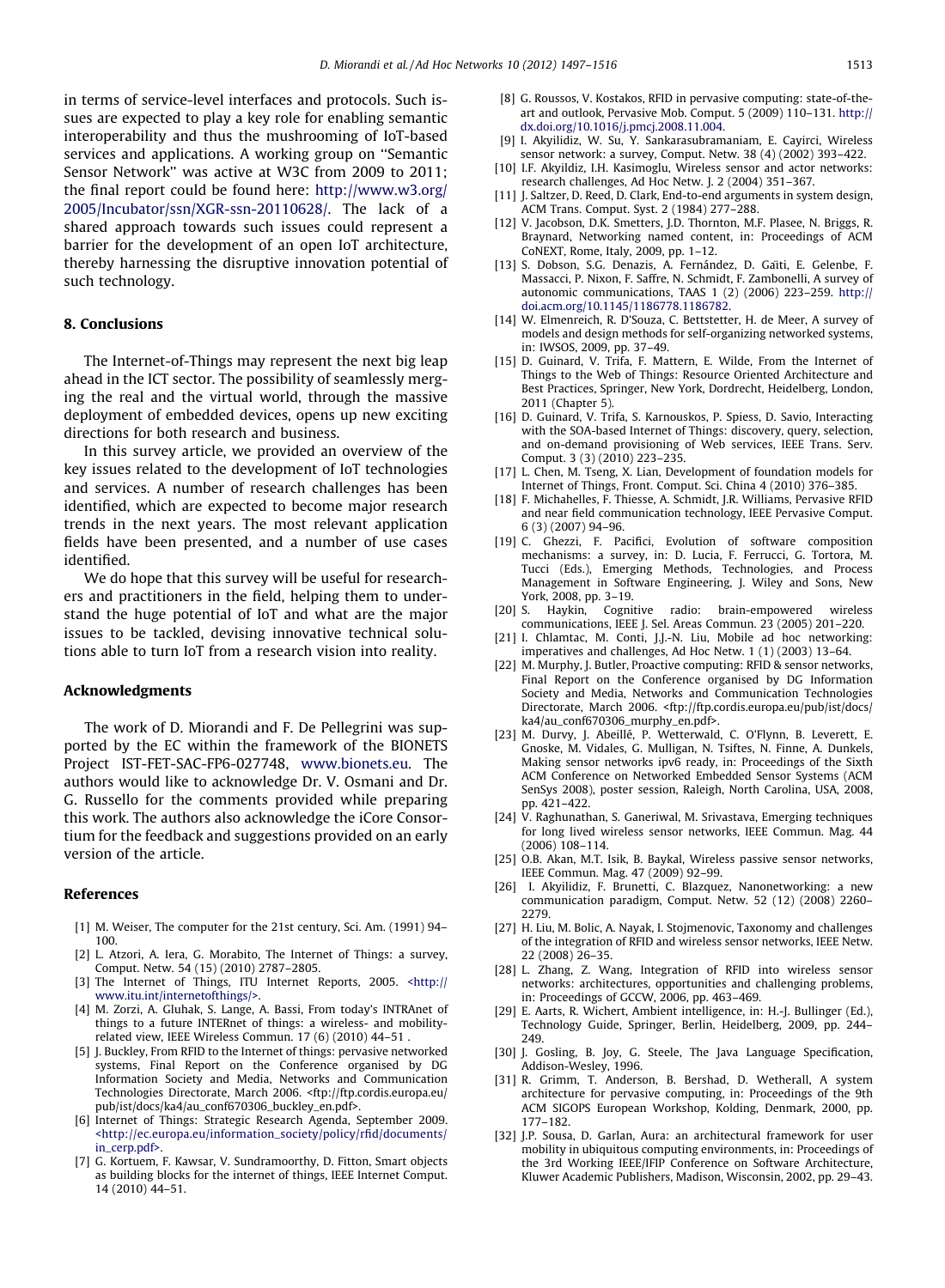- <span id="page-17-0"></span>[33] G. Judd, P. Steenkiste, Providing contextual information to pervasive computing applications, in: Proceedings of the IEEE International Conference on Pervasive Computing (PERCOM'03), Dallas, 2003, pp. 29–43.
- [34] B. Schilit, M. Theime, Disseminating active map information to mobile hosts, IEEE Netw. 8 (1994) 22–32.
- [35] B. Schilit, N. Adams, R. Want, Context-aware computing applications, in: Proceedings of the IEEE Workshop on Mobile Computing Systems and Applications, Santa Cruz, CA, 1994, pp. 85– 90.
- [36] B. Brumitt, S. Shafer, Topological world modeling using semantic spaces, in: Proceedings of Workshop on Location Modeling for Ubiquitous Computing, Atlanta, GA, 2001, pp. 55–62.
- [37] M. Baldauf, S. Dustdar, F. Rosenberg, A survey on context-aware systems, Int. J. Ad Hoc Ubiquitous Comput. 2 (4) (2007) 263–277.
- [38] P. Oreizy, M. Gorlick, R. Taylor, D. Heimbigner, G. Johnson, N. Medvidovic, A. Quilici, D. Rosenblum, A. Wolf, An architecturebased approach to self-adaptive software, IEEE Intell. Syst. 14 (1999) 54–62.
- [39] J. Coutaz, C. J. S. Dobson, D. Garlan, Context is key, Commun. ACM 48 (2005) 49–53.
- [40] A. Krause, A. Smailagic, D.P. Siewiorek, Context-aware mobile computing: learning context dependent personal preferences from wearable sensor array, IEEE Trans. Mob. Comput. 5 (2006) 113–127.
- [41] A.K. Clear, R. Shannon, T. Holland, A. Quigley, S. Dobson, P.Nixon, SITUVIS: a visual tool for modelling a users behavior patterns in a pervasive environment, in: Proceedings of the Seventh International Conference on Pervasive Computing, Nara, Japan, 2009, pp. 327–341.
- [42] S. Loke, Representing and reasoning with situations for contextaware pervasive computing:a logic programming perspective, The Knowl. Eng. Rev. 19 (2004) 213–233.
- [43] V. Andrikopoulos, S. Benbernou, M.P. Papazoglou, Managing the evolution of service specifications, in: Proceedings of 20th International Conference on the Advanced Information Systems Engineering, CAiSE 2008, Montpellier, France, 2008, pp. 359–374.
- [44] M.P. Papazoglou, W. van den Heuvel, Service oriented architectures: approaches, technologies and research issues, VLDB J. 16 (2007) 389–415.
- [45] M. Papazoglou, Foresight & research priorities for service oriented computing, in: Proceedings of the 11th International Conference on Enterprise Information Systems, Milan, Italy, 2009, pp. 5–6.
- [46] T. Yu, M. Winslett, A unified scheme for resource protection in automated trust negotiation, in: Proceedings of IEEE International Symposium Security and Privacy, Colorado Springs, 2003, pp. 110– 122.
- [47] Perci (pervasive service interaction). [<http://www.hcilab.org/](http://www.hcilab.org/projects/perci/index.html) [projects/perci/index.html>](http://www.hcilab.org/projects/perci/index.html).
- [48] W. Ye, J. Heidemann, D. Estrin, An energy-efficient MAC protocol for wireless sensor networks, in: Proceedings of IEEE INFOCOM, vol. 3, 2002, pp. 1567–1576.
- [49] J. Polastre, J. Hill, D. Culler, Versatile low power media access for wireless sensor networks, in: Proceedings of ACM SenSys, Baltimore, MD, USA, 2004, pp. 95–107.
- [50] G. Lu, B. Krishnamachari, C. Raghavendra, An adaptive energyefficient and low-latency MAC for data gathering in sensor networks, in: Proceedings of International Workshop on Algorithms for Wireless, Mobile, Ad Hoc and Sensor Networks (WMAN), Santa Fe, NM, 2004, p. 224.
- [51] C. Enz, A. El-Hoiydi, J.-D. Decotignie, V. Peiris, WiseNET: an ultralow-power wireless sensor network solution, IEEE Comput. 37 (8) (2004) 62–70.
- [52] C. Schurgers, V. Tsiatsis, S. Ganeriwal, M. Srivastava, Optimizing sensor networks in the energy-latency-density design space, IEEE Trans. Mob. Comput. 1 (1) (2002) 70–80.
- [53] G. Merrett, N. White, N. Harris, B. Al-Hashimi, Energy-aware simulation for wireless sensor networks, in: Proceedings of IEEE SECON, Rome, Italy, 2009, pp. 64–71.
- [54] A. Kansal, J. Hsu, S. Zahedi, M.B. Srivastava, Power management in energy harvesting sensor networks, ACM Trans. Embed. Comput. Syst. 6 (4) (2007) 32.
- [55] A. Giridhar, P.R. Kumar, Computing and communicating functions over sensor networks, IEEE JSAC 23 (4) (2005) 755–764.
- [56] P. Gupta, P.R. Kumar, The capacity of wireless networks, IEEE Trans. Inform. Theory 46 (2) (2000) 388–404.
- [57] A.R.I. Schizas, G.B. Giannakis, Distributed estimation with ad hoc wireless sensor networks, in: Proceedings of EURASIP EUSIPCO, Florence, 2006.
- [58] D.S. Scherber, H. Papadopoulos, Distributed computing of averages over ad-hoc networks, IEEE JSAC 23 (4) (2005) 755–764.
- [59] S. Barbarossa, G. Scutari, A. Swami, Distributed detection and estimation in decentralized sensor networks: and overview, in: Proceedings of EURASIP EUSIPCO, Florence, 2006.
- [60] M.Z.H.Y.E. Bottega, P. Popowsky, R. Prasad, Hypothesis testing over a random access channel in wireless sensor networks, in: Proceedings of EURASIP EUSIPCO, Florence, Italy, 2006.
- [61] G. Mergen, L. Tong, Type based estimation over multiaccess channels, IEEE Trans. Signal Process. 54 (2) (2006) 613–626.
- [62] R. Gallagher, Finding parity in a simple broadcast network, IEEE Trans. Inform. Theory 34 (2) (1988) 176–179.
- [63] E. Kushilevitz, Y. Mansour, Computation in noisy radio networks, in: Proceedings of ACM-SIAM Symposium on Discrete Algorithms, San Francisco, USA, 1998, pp. 236–243.
- [64] A. Giridhar, P.R. Kumar, Towards a theory of in-network computation in wireless sensor networks, IEEE Commun. Mag. 44 (4) (2006) 98–107.
- [65] B. Warneke, M. Last, B. Liebowitz, K.S.J. Pister, Smart dust: communicating with a cubic-millimeter computer, Computer 34 (1) (2001) 44–51.
- [66] A. Harter, A. Hopper, A distributed location system for the active office, IEEE Netw. 8 (1) (1994) 62–70.
- [67] G.D. Abowd, C.G. Atkeson, J. Hong, S. Long, R. Kooper, M. Pinkerton, Cyberguide: a mobile context-aware tour guide, Wireless Netw. 3 (1997) 421–433.
- [68] P. Vicaire, T. He, T. Yan, Q. Cao, G. Zhou, L. Gu, L. Luo, R. Stoleru, J.A. Stankovic, T. Abdelzaher, Achieving long-term surveillance in vigilne, ACM Trans. Sens. Netw. 5 (2009) 1–39.
- [69] D. Moore, J. Leonard, D. Rus, S. Teller, Robust distributed network localization with noisy range measurements, in: Proceedings of SenSys '04, Baltimore, USA, 2004, pp. 50–61.
- [70] S. Ray, R. Ungrangsi, F.D. Pellegrini, A. Trachtenberg, D. Starobinski, Robust location detection in emergency sensor networks, in: Proceedings of INFOCOM, S. Francisco, CA, 2003, pp. 1044–1053.
- [71] S. Gezici, Z. Tian, G.B. Giannakis, H. Kobayashi, A.F. Molisch, H.V. Poor, Z. Sahinoglu, Localization via ultra-wideband radios, IEEE Signal Process. Mag. 22 (2005) 70–84.
- [72] C. Decker et al., Cost–benefit model for smart items in the supply chain, in: Proceedings of IOT Conference, Zurich, Switzerland, 2008, pp. 155–172.
- [73] C. Bornhövd, T. Lin, S. Haller, J. Schaper, Integrating automatic data acquisition with business processes experiences with sap's auto-id infrastructure, in: VLDB '04: Proceedings of the Thirtieth International Conference on Very Large Data Bases, VLDB Endowment, 2004, pp. 1182–1188.
- [74] A.S. Tanenbaum, M.V. Steen, Distributed Systems: Principles and Paradigms, Prentice Hall PTR, Upper Saddle River, NJ, USA, 2001.
- [75] J.N. Tsitsiklis, Problems in decentralized decision making and computation, Ph.D. thesis, Massachusetts Institute of Technology, 1984.
- [76] M. Jelasity, A. Montresor, O. Babaoglu, Gossip-based aggregation in large dynamic networks, ACM Trans. Comput. Syst. 23 (1) (2005) 219–252.
- [77] D. Kempe, A. Dobra, J. Gehrke, Gossip-based computation of aggregate information, in: Proceedings of FOCS, IEEE, Cambridge, MA, USA, 2003, pp. 482–491.
- [78] J. Garay, Y. Moses, Fully polynomial byzantine agreement for  $n > 3t$ processors in  $t + 1$  rounds, SIAM J. Comput. 27 (1) (1998) 247– 290.
- [79] D. Spanos, R. Olfati-Saber, R.M. Murray, Distributed sensor fusion using dynamic consensus, in: Proceedings of IFAC'05, Prague, 2005, p. 99.
- [80] L. Xiao, S. Boyd, S. Lall, A scheme for asynchronous distributed sensor fusion based on average consensus, in: Proceedings of IPSN'05, Los Angeles, USA, 2005, p. 99.
- [81] T.H. Cormen, C.E. Leiserson, R.L. Rivest, C. Stein, Introduction to Algorithms, MIT Press, 2001.
- [82] R.C. Shah, S. Roy, S. Jain, W. Brunette, Data mules: modeling a threetier architecture for sparse sensor networks, in: Proceedings of IEEE International Workshop on Sensor Networks Protocols and Applications, 2003, pp. 30–41.
- [83] F. De Pellegrini, C. Moiso, D. Miorandi, I. Chlamtac, R-P2P: a data centric dtn middleware with interconnected throwboxes, in: Proceedings of Autonomics, Turin, Italy, 2008, pp. 11–20.
- [84] I. Carreras, I. Chlamtac, F. De Pellegrini, D. Miorandi, BIONETS: bioinspired networking for pervasive communication environments, IEEE Trans. Veh. Technol. 56 (1) (2007) 218–229.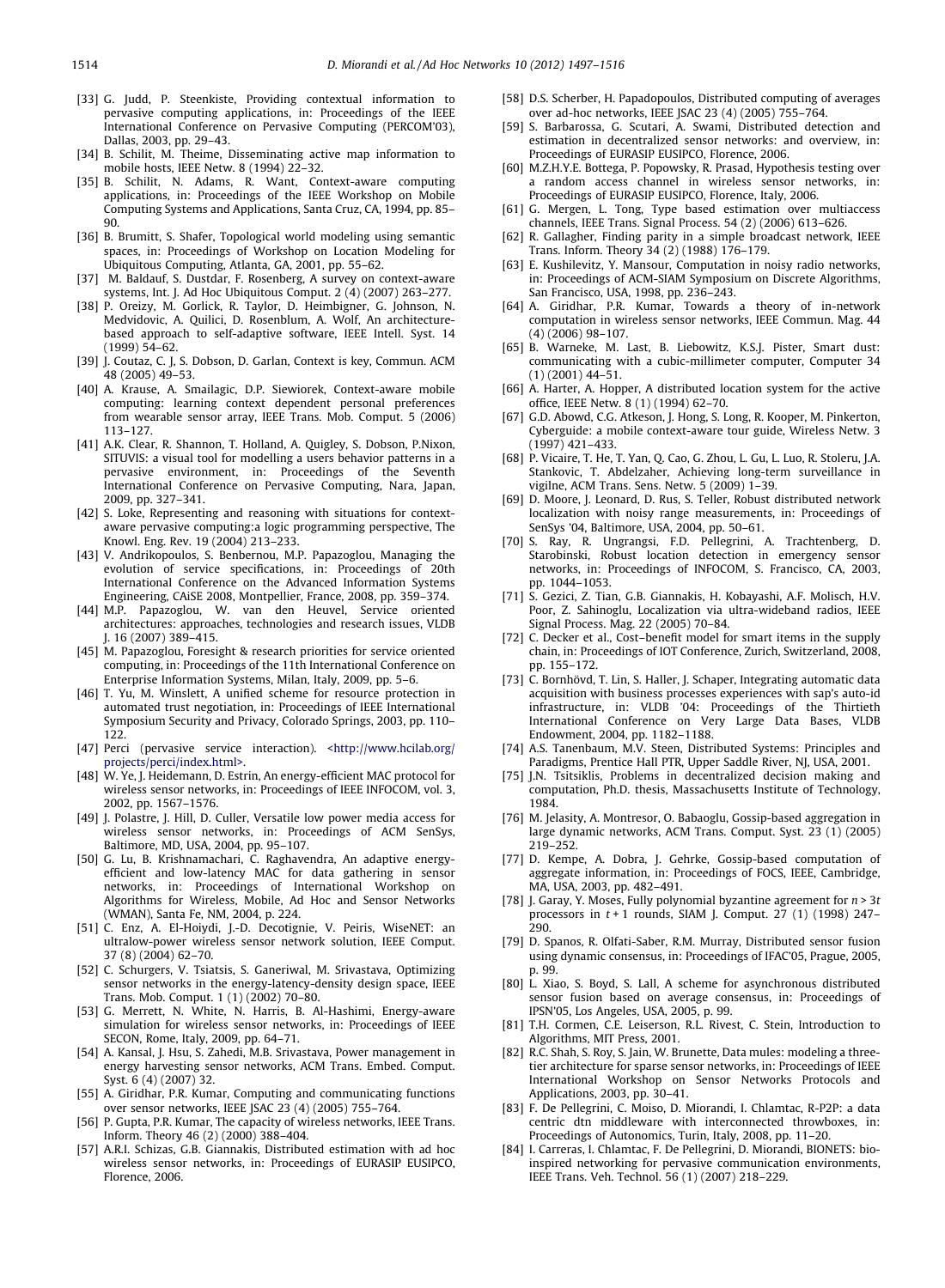- <span id="page-18-0"></span>[85] J. Padhye, V. Firoiu, D. Towsley, J. Kurose, Modeling TCP throughput: a simple model and its empirical validation, in: Proceedings of ACM SIGCOMM, Vancouver, CA, 1998, pp. 303–314.
- [86] I. Koren, C.M. Krishna, Fault Tolerant Systems, Morgan Kaufman Publishers Inc., San Francisco, CA, USA, 2007.
- [87] R.S. Leslie Lamport, M. Pease, The byzantine generals problem, ACM Trans. Program. Lang. Syst. 4 (3) (1982) 382–401.
- [88] S. Dolev, Self-stabilization, MIT Press, Cambridge, MA, USA, 2000.
- [89] W. Masri, Z. Mammeri, Middleware for wireless sensor networks: a comparative analysis, in: Proceedings of IFIP International Network and Parallel Computing Workshops (NPC), China, 2007, pp. 349–356.
- [90] J. Charles, Middleware moves to the forefront, Computer 32 (5) (1999) 17–19.
- [91] N. Ibrahim, Orthogonal classification of middleware technologies, in: Proceedings of UBICOMM '09, Sliema, Malta, 2009, pp. 46–51.
- [92] Object Naming Service (ONS) Standard. [<http://](http://www.epcglobalinc.org/standards/ons/ons101-standard-20080529.pdf) [www.epcglobalinc.org/standards/ons/ons101-standard-](http://www.epcglobalinc.org/standards/ons/ons101-standard-20080529.pdf)[20080529.pdf>](http://www.epcglobalinc.org/standards/ons/ons101-standard-20080529.pdf).
- [93] G. Weiss, Multiagent Systems. A Modern Approach to Distributed Modern Approach to Artificial Intelligence, MIT Press, Cambridge, MA, USA, 1999.
- [94] T.W. Sandholm, V.R. Lesser, Coalitions among computationally bounded agents, Artif. Intell. 1 (94) (1997) 99–137.
- [95] D. Fudenberg, J. Tirole, Game Theory, MIT Press, 1991.
- [96] D. Estrin, D. Culler, K. Pister, G. Sukhatme, Connecting the physical world with pervasive networks, IEEE Pervasive Comput. 1 (1) (2002) 59–69.
- [97] W. Weber, J. Rabaaey, E. Aarts (Eds.), Ambient Intelligence, Springer-Verlag, Berlin, 2005.
- [98] E. Zelkha, B. Epstein, From devices to ambient intelligence, in: Digital Living Room Conference, Laguna Niguel, California, 1998.
- [99] M. Berger, F. Fuchs, M. Pirker, Ambient intelligence from personal assistance to intelligent megacities, in: Proceedings of Conference on Advances in Ambient Intelligence, 2007, pp. 21–35.
- [100] M. Kranz, P. Holleis, A. Schmidt, Embedded interaction: interacting with the internet of things, IEEE Internet Comput. 14 (2010) 46–53.
- [101] R. Sandhu, E. Coyne, H. Feinstein, C. Youman, Role-based access control models, IEEE Comput. 29 (2) (1996) 38–47.
- [102] S. Papadopoulos, Y. Yang, D. Papadias, CADS: continuous authentication on data streams, in: Proceedings of the 33rd International Conference on Very Large Data Base (VLDB'07), Morgan Kaufmann Publishers Inc., Vienna, Austria, 2007, pp. 135–146.
- [103] M. Ali, M. ElTabakh, C. Nita-Rotaru, Ft-Rc4: A Robust Security Mechanism for Data Stream Systems, Purdue University, Technical Report, TR-05-024.
- [104] W. Lindner, J. Meier, Securing the borealis data stream engine, in: Proceedings of the International Database Engineering and Application Symposium (IDEAS'06), Delhi, India, 2006, pp. 137– 147.
- [105] R. Nehme, E. Rundesteiner, E. Bertino, A security punctuation framework for enforcing access control on streaming data, in: Proceedings of the 24th International Conference on Data Engineering (ICDE'08), Cancun, Mexico, 2008, pp. 406–415.
- [106] M. Hammad, M. Franklin, W. Aref, A. Elmagarmid, Scheduling the shared window joins over data streams, in: Proceedings of the 29th International Conference on Very Large Data Base (VLDB'03), Morgan Kaufman Publishers Inc., Berlin, Germany, 2003, pp. 297– 308.
- [107] B. Carminati, E. Ferrari, K. Tan, J. Cao, A framework to enforce access control over data streams, ACM Trans. Inform. Syst. Sec. (TISSEC) 13 (3) (2008) 1–31.
- [108] B. Carminati, E. Ferrari, K. Tan, Enforcing access control policies on data streams, in: Proceedings of the 12th ACM Symposium on Access Control Models and Technologies (SACMAT'07), Sophia Antipolis, France, 2007, pp. 21–30.
- [109] B. Carminati, E. Ferrari, K. Tan, Specifying access control policies on data streams, in: Proceedings of the 12th International Conference on Database System for Advanced Applications, Lecture Notes in Computer Science, Springer, Bangkok, Thailand, 2007, pp. 410–421.
- [110] L. Hu, D. Evans, Secure data aggregation in wireless sensor networks, in: Proceedings of IEEE WSAAN, Orlando, Florida, USA, 2003, pp. 93–105.
- [111] A. Mahimkar, T. Rappaport, SECUREDAV: a secure data aggregation and verification protocol for sensor networks, in: Proceedings of IEEE Globecom, Dallas, Texas, USA, 2004, pp. 2175–2179.
- [112] B. Przydatek, D. Song, A. Perrig, SIA: secure information aggregation in sensor networks, in: Proceedings of ACM SenSys, Los Angeles, California, USA, 2003, pp. 255–265.
- [113] M. Bagaa, N. Lasla, A. Ouadjaout, Y. Challal, SEDAN: secure and efficient protocol for data aggregation in wireless sensor networks, in: Proceedings of IEEE LCN, Dublin, Ireland, 2007, pp. 1053–1060.
- [114] C. Castelluccia, E. Mykletun, G. Tsudik, Efficient aggregation of encrypted data in wireless sensor networks, in: Proceedings of MobiQuitous, San Diego, CA, USA, 2005, pp. 109–117.
- [115] J. Girao, D. Westhoff, M. Schneider, CDA: concealed data aggregation for reverse multicast traffic in wireless sensor networks, in: Proceedings of IEEE ICC, Seoul, Korea, 2005, pp. 3044–3049.
- [116] R. Riggio, S. Sicari, Secure aggregation in hybrid mesh/sensor networks, in: Proceedings of SASN, Saint Petersburg, Russia, 2009, pp. 1–6.
- [117] A. Coen-Porisini, S. Sicari, SeDAP: Secure data aggregation protocol in privacy aware wireless sensor networks, in: Springer Proceedings of the 2nd International Conference on Sensor Systems and Software, Miami, Florida, USA, 2010.
- [118] E. Mykletun, J. Girao, D. Westhoff, Public key based cryptoschemes for data concealment in wireless sensor networks, in: Proceedings of IEEE ICC, Istanbul, Turkey, 2006, pp. 2288–2295.
- [119] L. Eschenauer, V.D. Gligor, A key-management scheme for distributed sensor networks, in: Proceedings of ACM CCS, Washington, DC, USA, 2002, pp. 41–47.
- [120] R.D. Pietro, A. Mei, L.V. Mancini, Random key assignment for secure wireless sensor networks, in: Proceedings of ACM SASN, Fairfax, VA, USA, 2003, pp. 62–71.
- [121] R.D. Pietro, C. Soriente, A. Spognardi, G. Tsudik, Collaborative authentication in unattended WSNs, in: Proceedings of ACN WiSec, Zurich, Switzerland, 2009, pp. 237–244.
- [122] T. Mielikinen, Privacy problems with anonymized transaction databases, in: Proceedings of international Conference on Discovery Science (DS 2004), Lecture Notes in Computer Science, vol. 3245, Springer, 2004.
- [123] A. Narayanan, V. Shmatikov, Obfuscated databases and group privacy, in: Proceedings of ACM International Conference on Computer and Communications Security (CCS), ACM Press, New York, USA, 2005, pp. 102–111.
- [124] P. Samarati, L. Sweeney, Protecting privacy when disclosing information: k-anonymity and its enforcement through generalization and suppression, Technical Report SRI-CSL-98-04, Computer Science Laboratory, SRI International.
- [125] A. Bhargavspantzel, A. Squicciarini, E. Bertino, Trust negotiation in identity management, IEEE Secur. Priv. (2007) 55–63.
- [126] A.V. Lamsweerde, E. Handling, Obstacles in goal-oriented requirement engineering, IEEE Trans. Softw. Eng. 26 (2000) 978– 1005.
- [127] L. Liu, E. Yu, J. Mylopoulos, Analyzing security requirements as relationships among strategic actors, in: Proceedings of International Symposium on Requirements Engineering for Information Security (SREIS), Raleigh, North Carolina, USA, 2002.
- [128] H. Mouratidis, P. Giorgini, G.A. Mason, Integrating security and systems engineering: towards the modelling of secure information system, in: Proceedings of International Conference on Advanced Information System Engineering (CAiSE), Lecture Notes in Computer Science, vol. 2681, Springer, 2003, pp. 63–78.
- [129] L. Chung, Dealing with security requirements during the development of information system, in: Proceedings of International Conference on Advanced Information System Engineering (CAiSE), vol. Klagenfurt/Velden, Austria, Lecture Notes in Computer Science, Springer, Paris, France, 1993, pp. 234–251.
- [130] J. Mylopolulos, L. Chung, B. Nixon, Representing and using non functional requirements: a process oriented approach, IEEE Trans. Softw. Eng. 18 (1998) 483–497.
- [131] A. Anton, Goal-based requirements analysis, in: Proceedings of IEEE International Conference on Requirements Engineering (ICRE 96), Colorado Springs, 1996, pp. 136–144.
- [132] E. Kavakli, C. Kalloniatis, P. Loucopoulos, S. Gritzalis, Addressing privacy requirements in system design: the pris method, J. Requirements Eng. 13 (3) (2008) 241–255.
- [133] A. Coen-Porisini, P. Colombo, S. Sicari, Privacy aware systems: from models to patterns, in: Software Engineering for Secure Systems: Industrial and Research Perspectives, IGI Global, 2010.
- [134] M. Blaze, J. Feigenbaum, J. Lacy, Decentralized trust management, in: Proceedings of IEEE International Symposium Security and Privacy, Colorado Springs, 1996, pp. 164–173.
- [135] K. Ren, T. Li, Z. Wan, F. Bao, R. Deng, K. Kim, Highly realible trust establishment scheme in ad hoc networks, Comput. Netw. 45 (6) (2004) 687–699.